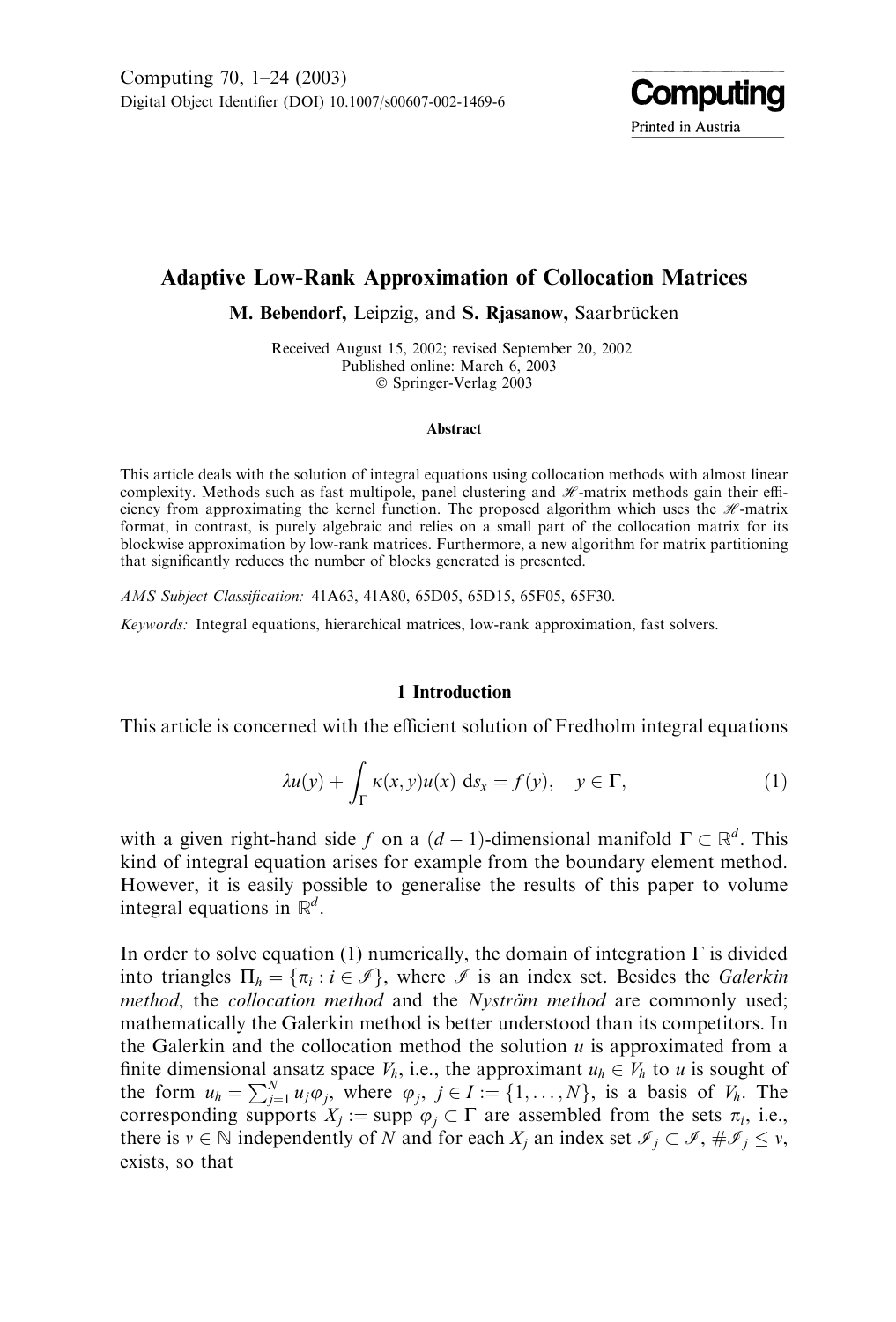$$
X_j = \bigcup_{i \in \mathcal{I}_j} \pi_i. \tag{2}
$$

All three methods reduce (1) to a linear system of the form

$$
(\lambda B + A)x = b, \quad A, B \in \mathbb{R}^{N \times N}, \ b \in \mathbb{R}^N,
$$
\n<sup>(3)</sup>

where B is a sparse matrix and produces no numerical difficulties. However,  $\Lambda$  is a full matrix and therefore needs  $\mathcal{O}(N^2)$  units of storage. The usual matrix-vector multiplication requires  $\mathcal{O}(N^2)$  arithmetical operations. The latter is of particular importance if an iterative method is used for the solution of  $(3)$ . The entries of A in the case of the Galerkin method are

$$
a_{ij} = \int_{\Gamma} \int_{\Gamma} \kappa(x, y) \varphi_j(x) \varphi_i(y) \, \mathrm{d} s_x \, \mathrm{d} s_y,\tag{4}
$$

in the case of the collocation method

$$
a_{ij} = \int_{\Gamma} \kappa(x, y_i) \varphi_j(x) \, \mathrm{d} s_x \tag{5}
$$

with *collocation points*  $y_i \in X_i$  and in the case of the Nyström method

$$
a_{ij} = \kappa(y_j, y_i) \quad \text{for } i \neq j \quad \text{and} \quad a_{ii} = c_i \tag{6}
$$

with N pairwise distinct points  $y_i \in \Gamma$  and N numbers  $c_i$ . In this article we will focus on collocation matrices, i.e. matrices of type (5). Matrices of type (6) were investigated in [1].

Modern numerical methods for the solution of (3) such as fast multipole [5, 10], panel clustering [9] and *H*-matrices [7, 8] provide an approximation  $\tilde{x}$  to the solution vector  $x$  in almost linear complexity by solving a perturbed linear system (3) in which A is easier to handle. The accuracy of  $\tilde{x}$  is chosen so that the additional error for  $u$  is of the same size as the consistency error of the discretisation method. All these methods are based on kernel approximations by *degenerate* kernels, i.e.

$$
\kappa(x,y) \approx \tilde{\kappa}(x,y) := \sum_{i=1}^{k} u_i(x)v_i(y).
$$
 (7)

In this article the kernel  $\kappa : \Gamma \times \mathbb{R}^d \to \mathbb{R}$  in (1) is assumed to be *asymptotically* smooth with respect to y, i.e.  $\kappa(x, \cdot) \in C^{\infty}(\mathbb{R}^d \setminus \{x\})$  for almost all  $x \in \Gamma$ , and there is a constant  $g < 0$  so that for all multiindices  $\alpha \in \mathbb{N}_0^d$  it holds that

$$
|D_{y}^{\alpha}\kappa(x,y)| \leq c_{p}|x-y|^{\beta-p}, \quad p=|\alpha|,
$$
\n(8)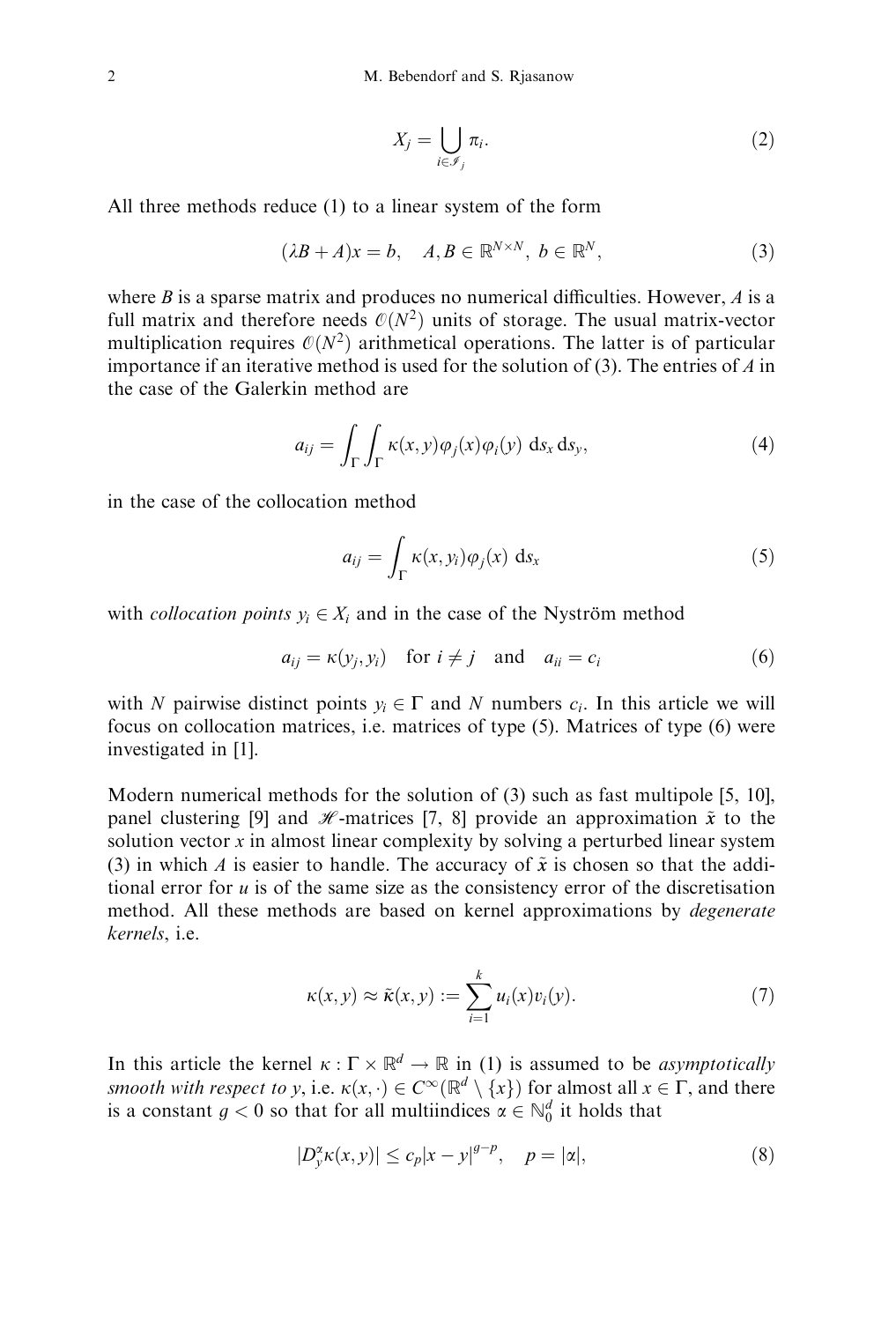where  $c_p$  depends only on p. As usual we denote by  $D_y^{\alpha}$  the partial derivative

$$
D_y^{\alpha} = \left(\frac{\partial}{\partial y_1}\right)^{\alpha_1} \cdots \left(\frac{\partial}{\partial y_d}\right)^{\alpha_d}.
$$

Strongly singular kernels are not excluded. However, then the integral in (1) has to be defined by an appropriate regularisation. E.g., the kernels  $\kappa(x, y) = |x - y|^g$ ,  $g < 0$ , as well as their partial derivatives are asymptotically smooth. Furthermore, the kernel of the double-layer potential operator for the three-dimensional Laplace equation

$$
\kappa(x, y) = -\frac{1}{4\pi} \frac{(x - y, n_x)}{|x - y|^3}
$$

is asymptotically smooth with respect to y. Here  $n_x$ ,  $x \in \Gamma$ , denotes the outer normal unit vector to the surface  $\Gamma$  at x. It is important to remark that neither the smoothness of  $\kappa$  with respect to x nor smoothness properties of the surface  $\Gamma$  are necessary.

From (5) it can be seen that for the entry  $a_{ij}$  the kernel function  $\kappa$  is evaluated only on  $X_i \times X_j$ , i.e., a block  $A_{t_1t_2}$ ,  $t_1, t_2 \subset I$ , within the system matrix A corresponds to a pair of domains  $(X_t, X_t)$ , where for  $t \subset I$  we set  $X_t = \bigcup_{j \in t} X_j$ . For the latter assume that

$$
\text{diam } X_{t_2} \leq \eta \, \text{dist}(X_{t_1}, X_{t_2}), \quad \eta < 1,\tag{9}
$$

holds. Then asymptotical smoothness guarantees the existence of degenerate kernel approximants (7) as can be seen from the truncated Taylor expansion. However, asymptotical smoothness is only sufficient for the existence of  $\tilde{\kappa}$ . For example in [3] it is proven that the Green function of the inverse of an uniformly elliptic partial differential operator with  $L^{\infty}$ -coefficients can be approximated by a degenerate kernel.

 $H$ -matrices obtain their efficiency in arithmetics and storage from a hierarchical partition of the matrix and using low-rank matrices as an approximation to each of the blocks. The blockwise low-rank approximant permits a fast matrix-vector multiplication, which can be exploited in iterative solvers, and can be stored efficiently. It has to be guaranteed that the perturbation made to the discrete operator does not lead to a loss of important properties such as solvability. The usual way to obtain a low-rank approximant from a degenerate kernel approximation in each of the cases (4)–(6) is to replace  $\kappa$  by  $\tilde{\kappa}$ . Obviously, the new block  $\tilde{A}_{t_1t_2}$  is an approximation to the entries  $A_{t_1t_2}$  from (4)–(6) respectively, and the rank of  $\tilde{A}_{t_1t_2}$  is bounded by the number k of terms in the sum (7).

The aim of this article is to present an algorithm for the generation of low-rank approximants from the matrix entries themselves without explicitly dealing with the kernel. The advantage of this technique is that the performance of already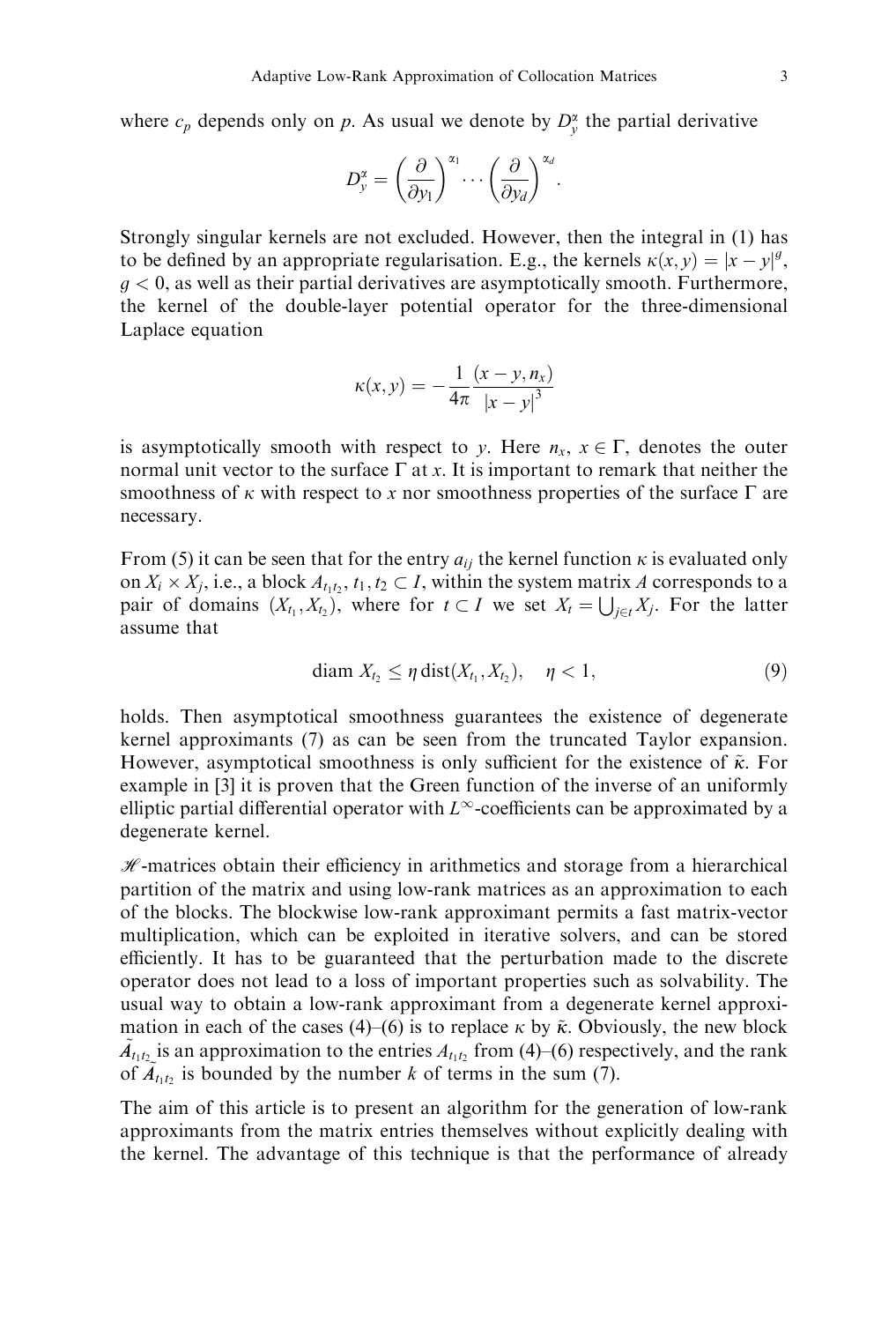existing computer codes can be improved easily without changing the routines for the calculation of the matrix entries. Since only few entries are necessary to generate the approximant, the coefficient matrix does not have to be calculated in advance. Furthermore, the algorithm presented adapts the rank of the approximant to the respective needs, whereas in the existing methods the rank has to be fixed a priori from theoretical error estimates.

The structure of the rest of the article is as follows: for the existence of low-rank approximants in the case of asymptotically smooth kernels we have to impose condition (9). Since this condition cannot be fulfilled on  $\Gamma \times \Gamma$ , the coefficient matrix A has to be subdivided into blocks corresponding to domains that fulfil condition (9). Usually, algorithms as in [8, 1] are used to partition the matrix appropriately. In Section 2 we present a new algorithm that compared with the standard algorithms significantly reduces the number of blocks generated. For the sake of simplicity we will assume that the discretisation is quasi-uniform. Adaptive meshes require a more complicated complexity analysis for the matrix partitioning but do not affect the approximation results in Section 3. In this section an algorithm for the generation of low-rank approximants is described, which here will be referred to as ACA (Adaptive Cross Approximation). This algorithm is purely algebraic in the sense that it uses only entries from the original matrix A for the approximation of each block. The numerical examples in Section 4 show that this algorithm has almost linear complexity. Furthermore, not only can the approximant generated be stored efficiently, but multiplying it with a vector as a part of an iterative method also has almost linear complexity.

### 2 Matrix Partitioning

The aim of this section is to construct a partition of the coefficient matrix. We will divide the index set  $(I, I)$  into pairwise disjoint subsets  $P = \{(t_1, t_2) : t_1, t_2 \subset I\}$ , so that

$$
I \times I = \bigcup_{(t_1, t_2) \in P} t_1 \times t_2
$$

and for each pair  $(t_1, t_2) \in P$  one of the following conditions holds:

$$
\min\{\#t_1, \#t_2\} = 1 \quad \text{or} \tag{10a}
$$

$$
\text{diam } X_{t_2} \leq \eta \text{ dist}(X_{t_1}, X_{t_2}).\tag{10b}
$$

The parameter  $\eta$  is an upper bound for the relative distance of two clusters  $t_1$  and  $t_2$  and will be chosen later. If a pair  $(t_1, t_2)$  fulfils condition (10a) then each element from the corresponding block will be generated and stored. For all other pairs, condition (10b) is valid and in Section 3 we will investigate an algorithm for the approximation of the corresponding block by matrices of low rank. Both storage and multiplication of the resulting matrix by a vector can be done blockwise, taking advantage of the efficient representation of low-rank matrices.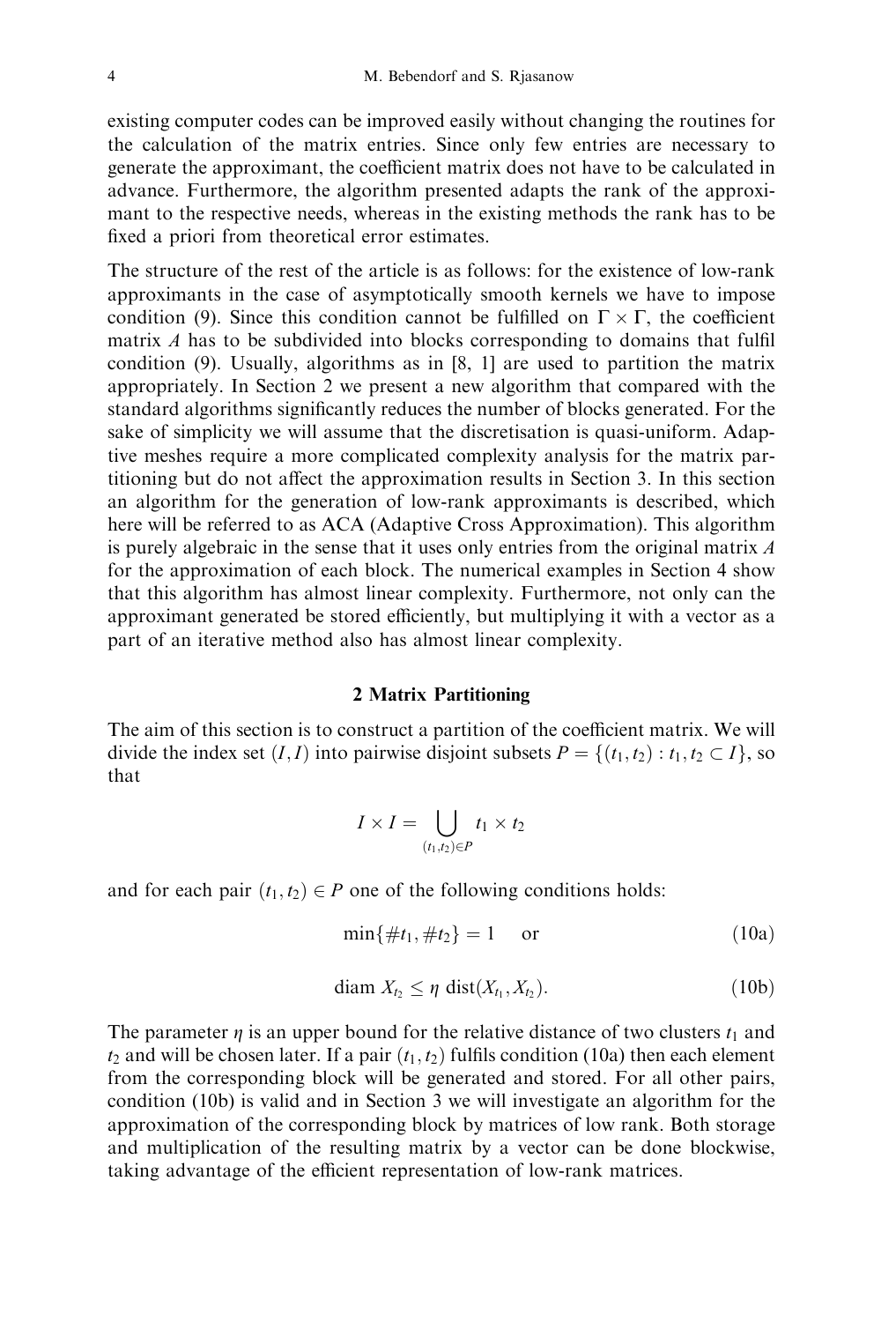#### 2.1 The Algorithm

Given  $S: Pot(I) \to Pot(Pot(I))$  mapping an index set  $t \subset I$  to a set  $S(t)$  of pairwise disjoint subsets, so that

$$
t = \bigcup_{s \in S(t)} s, \quad \text{if } \#t > 1,
$$

and  $S(t) = \emptyset$ , if  $\#t \leq 1$ , we define a cluster tree T by recursively applying S starting from the root *I*. S prescribes how an index set  $t \subset I$  and therefore the domain  $X_t$  is subdivided into its sons. Hence, the cluster tree T contains a hierarchy of partitions of I. Cluster trees are frequently used in this field of research, cf. [9, 8]. For  $t \subset I$  we assume that  $S(t)$  can be evaluated in  $\mathcal{O}(\#t)$  operations. An example for S can be found in [2]. By  $q \in \mathbb{N}$  we denote the maximum degree, i.e. the maximum number of sons, of vertices  $t \in T$ . If we assume the ratios  $\max\{\#t/\#s, s \in S(t)\}\$ ,  $t \in T$  and  $S(t) \neq \emptyset$ , to be bounded by  $R > 1$  from below, the depth of the cluster tree is of order  $L := \log_R N = \mathcal{O}(\log N)$ .

Instead of searching all possible partitions of  $I \times I$  for a candidate P that fulfils (10), in the following algorithm we are looking at only those partitions with pairs  $(t_1, t_2)$  for which  $t_2$  stems from the cluster tree T. By this simplification it may happen that not the optimal  $P$  is found. However, as we will see, a partition  $P$ satisfying our needs can be computed in reasonable time.

For  $t \in T$  let  $z_t \in \mathbb{R}^d$  be an arbitrary but fixed point in  $X_t$ ,

$$
\tilde{F}(t) := \left\{ i \in I : \text{diam } X_t \le \frac{\eta}{1 + \eta} \text{ dist}(X_i, z_t) \right\}
$$
\n(11)

and  $\tilde{N}(t) := I \setminus \tilde{F}(t)$ . It can easily be seen that  $\tilde{F}(t) \subset F(t)$ , where

 $F(t) := \{i \in I : \text{diam } X_t \leq n \text{ dist}(X_i, X_t)\}$ 

denotes the *farfield* of  $X_t$ . Obviously, the computation of  $t_1 \cap \tilde{F}(t_2)$  can be performed with  $\mathcal{O}(\#t_1 + \#t_2)$  operations, whereas the computation of  $t_1 \cap F(t_2)$ would need  $\mathcal{O}(\# t_1 \# t_2)$  operations.

Algorithm 2.1. Partitioning  $(t_1, t_2)$ If  $\min\{\#t_1, \#t_2\} = 1$  then  $P := P \cup \{(t_1, t_2)\}$  // block  $(t_1, t_2)$  fulfils  $(10a)$ else begin  $S_t := S(t_2);$   $\qquad \qquad \qquad$  ( evaluate  $S(t_2)$ for  $s \in S_t$ , begin if  $t_1 \cap \tilde{F}(s) \neq \emptyset$  then begin  $P := P \cup \{(t_1 \cap \tilde{F}(s), s)\};$  //block  $(t_1 \cap \tilde{F}(s), s)$  fulfils  $(10b)$ if  $t_1 \setminus \tilde{F}(s) \neq \emptyset$  then Partitioning $(t_1 \setminus \tilde{F}(s), s)$  // recursion end end end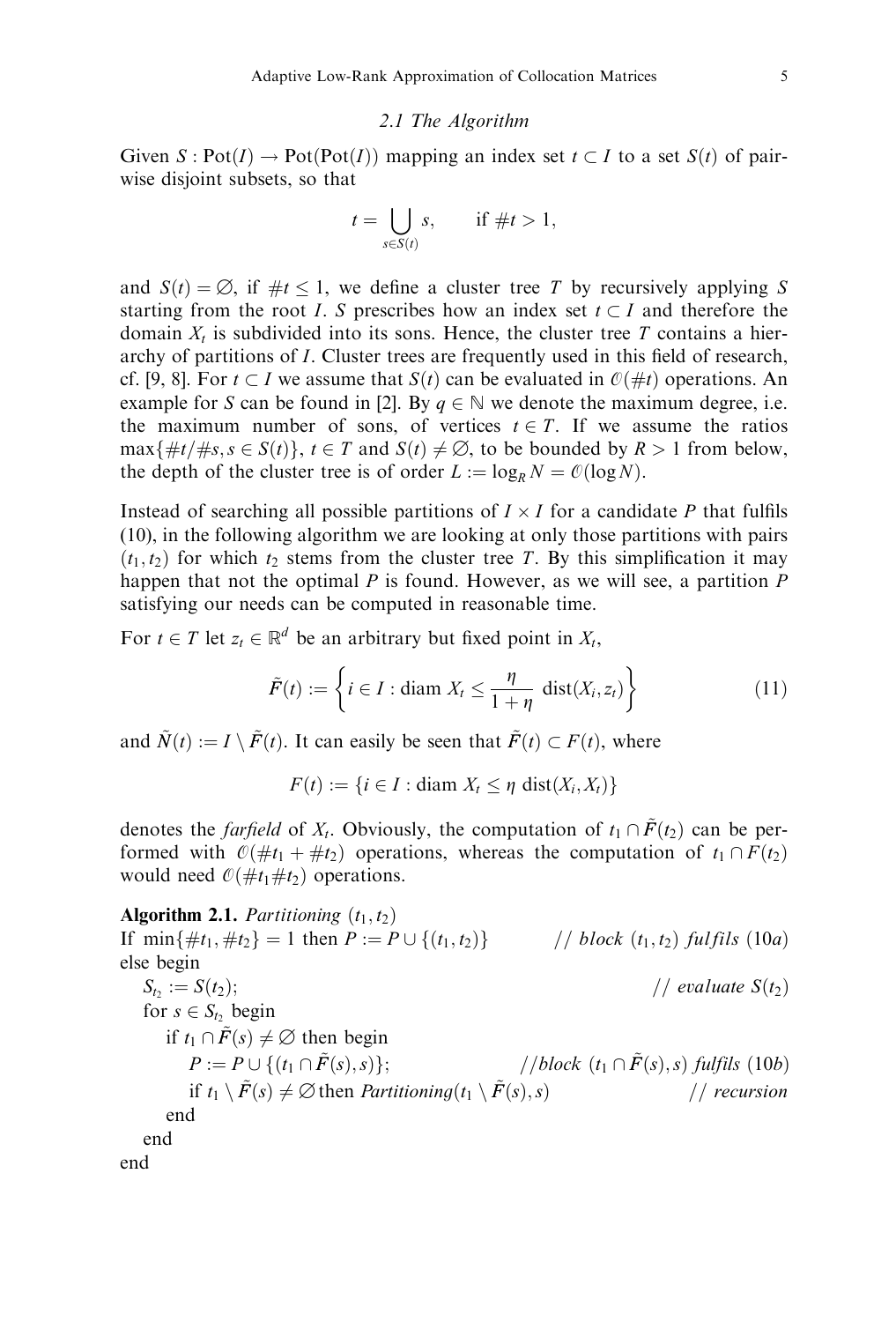In Algorithm 2.1 each block  $(t_1, t_2)$  with  $\#t_2 > 1$  is subdivided into blocks  $(t_1, s)$ ,  $s \in S(t_2)$ . The set  $t_1 \cap \tilde{F}(s)$  is the largest possible subset of  $t_1$  within the farfield  $F(s)$  of s under the simplification we made when replacing F by  $\tilde{F}$ . Hence,  $(t_1 \cap \tilde{F}(s), s)$  fulfils (10b) and is stored in P. The algorithm is then applied to the remaining parts  $(t_1 \setminus \tilde{F}(s), s)$ . The recursion stops if  $t_2$  cannot be subdivided any more, i.e.  $\#t_2 = 1$ . It is obvious that a partition with the desired properties (10) is obtained by applying *Partitioning* to  $(I, I)$ , if *P* was previously initialised by  $P = \emptyset$ . Notice that there is no need to calculate the cluster tree T in advance.

### 2.2 Computational complexity

In this subsection we will estimate the computational cost of the above algorithm. The domain of integration  $\Gamma \subset \mathbb{R}^d$  is  $(d-1)$ -dimensional, i.e., there are two constants  $c_1, c_2 > 0$  so that for all  $z \in \Gamma$ 

$$
c_1 r^{d-1} \le |\Gamma \cap B_r(z)| \le c_2 r^{d-1} \quad \text{for } r \to 0. \tag{12}
$$

Here, |  $\cdot$ | denotes the surface measure and  $B_r(z) \subset \mathbb{R}^d$  is the Euclidean ball with centre z and radius r. We assume the triangulation  $\Pi_h$  to be *quasi-uniform* and shape-regular, i.e., that there is a constant  $c<sub>u</sub>$  so that

$$
c_u|X_i| \ge h^{d-1} \quad \text{for } i \in I,
$$
\n<sup>(13)</sup>

where  $h = \max_{i \in I}$  diam  $X_i$ . This guarantees in particular that we are able to find  $c_3 > 0$  such that diam  $X_i \leq c_3$  diam  $X_i$ ,  $i, j \in I$ . The supports  $X_i$  may overlap. In accordance with the standard finite element discretisation we require that each panel belongs to the support of a bounded number of basis functions, i.e., there is a constant  $\mu > 0$  so that

$$
\mu|X_t| \ge \sum_{i \in t} |X_i|.\tag{14}
$$

These assumptions lead to

**Lemma 2.2.** There is a constant  $c_4$  such that  $\#t/c_4 \leq |X_t| h^{-(d-1)} \leq c_4 \# t$  for all  $t \subset I$ .

Proof. Using (12) and (13) we see that

$$
|X_t| \le \sum_{i \in t} |X_i| \le c_2 \# t \max_{i \in I} \text{diam}^{d-1} X_i = c_2 \# t \, h^{d-1}.
$$

On the other hand  $\mu |X_t| \geq \sum_{i \in t} |X_i| \geq \# t h^{d-1}/c_u$ .

**Lemma 2.3.** Let  $t \subset I$ . Then  $\#\tilde{N}(t) \leq c(\eta)\#t$ ,  $c(\eta) = \tilde{c}(1 + 1/\eta)^{d-1}$  holds, where  $\tilde{N}(t)$  is the set from (11).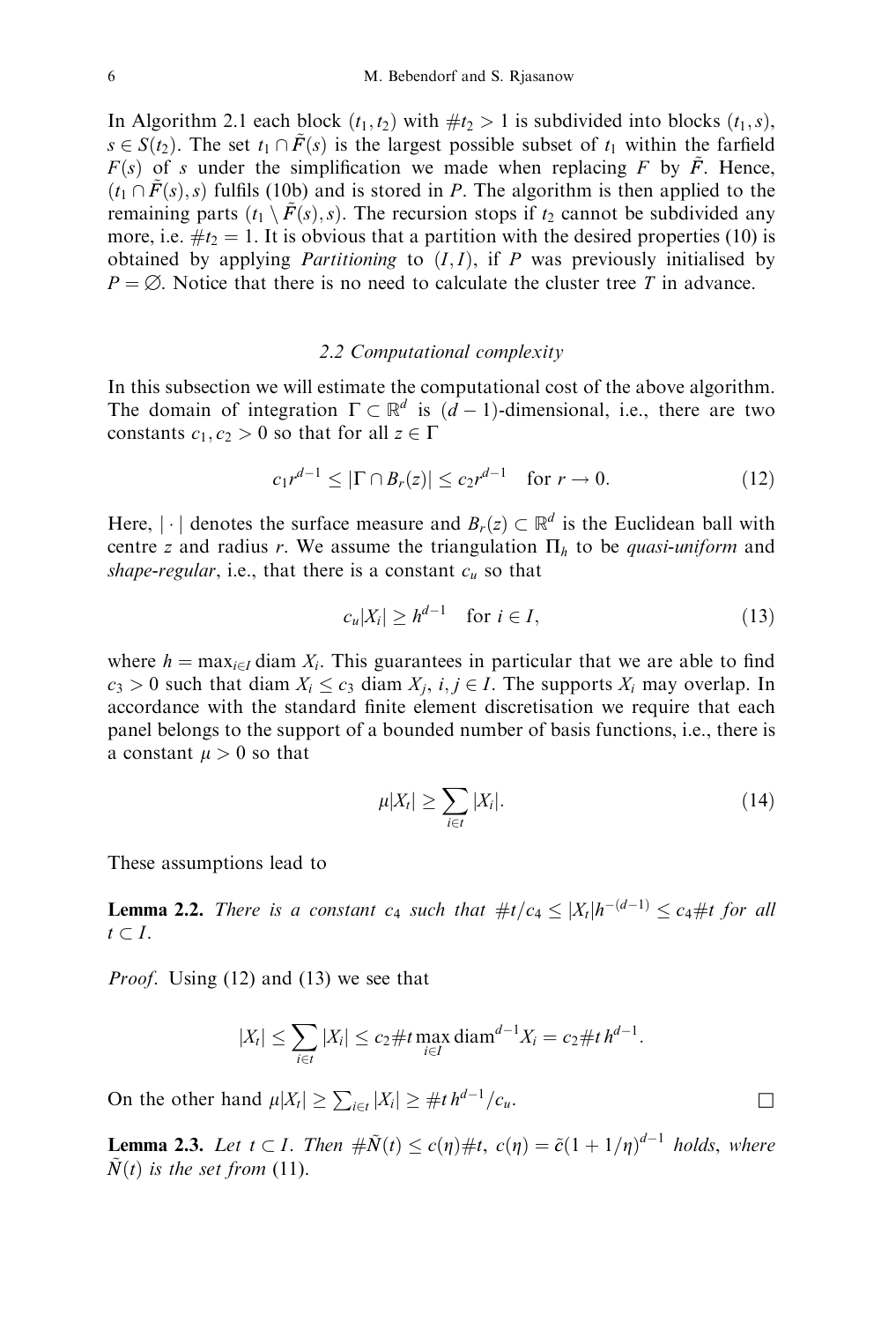*Proof.* From (13) follows diam  $X_i \leq c_3$  diam  $X_i$ ,  $i \in I$ . Since dist $(X_i, z_i)$  $(1+1/\eta)$  diam  $X_t$  for  $i \in \tilde{N}(t)$  the ball  $B_r(z_t)$  with  $r = (c_3 + 1 + 1/\eta)$  diam  $X_t$ covers  $X_{\tilde{N}(t)} \supset X_t$ . Now

$$
|X_{\tilde{N}(t)}| \le c_2 r^{d-1} = c_2 (c_3 + 1 + 1/\eta)^{d-1} \text{diam}^{d-1} X_t.
$$

Using (12) again we obtain

$$
|X_{\tilde{N}(t)}| \leq \frac{c_2}{c_1}(c_3 + 1 + 1/\eta)^{d-1} |X_t|.
$$

Lemma 2.2 leads to the desired estimate.  $\Box$ 

Theorem 2.4. The number of operations and the amount of storage needed to perform the recursion Partitioning  $(I,I)$  is of order  $\eta^{-(d-1)}N \log N$ . The number of blocks generated is of order N.

*Proof.* The recursion *Partitioning*  $(I, I)$  descending the cluster tree T generates at most q blocks in each node. Remember that by assumption the maximum degree of vertices in T is q. The number of nodes is limited by  $qN$ , so the number of generated blocks is of order N.

Let  $N_t$ , denote the number of operations needed to carry out a part *Partitioning*  $(t_1, t_2)$  of the whole recursion *Partitioning*  $(I, I)$ . We will show that  $N_{t_2} \leq \bar{c}(\eta) \# t_2 \log_R \# t_2$ , where  $\bar{c}(\eta) = c_5(1 + qc(\eta))$ . According to the remark preceding Algorithm 2.1 for the number of operations it holds that

$$
N_{t_2} \leq \sum_{s \in S(t_2)} c_5(\#t_1 + \#s) + N_s \leq c_5 \#t_2(1 + qc(\eta)) + \sum_{s \in S(t_2)} N_s.
$$

For the last estimate we used Lemma 2.3 because Partitioning is only applied to pairs  $(t_1, t_2)$  for which  $t_1 \subset \tilde{N}(t_2)$  is valid. Thus

$$
N_{t_2} \leq \sum_{s \in S(t_2)} \bar{c}(\eta) \# s \log_R \# s + \bar{c}(\eta) \# t_2
$$
  
=  $\bar{c}(\eta) \# t_2 \sum_{s \in S(t_2)} \frac{\# s}{\# t_2} \left( \log_R \# t_2 - \log_R \frac{\# t_2}{\# s} \right) + \bar{c}(\eta) \# t_2$   
=  $\bar{c}(\eta) \# t_2 \log_R \# t_2 + \bar{c}(\eta) \# t_2 \left( 1 - \sum_{s \in S(t_2)} \frac{\# s}{\# t_2} \log_R \frac{\# t_2}{\# s} \right)$   
 $\leq \bar{c}(\eta) \# t_2 \log_R \# t_2$ ,

because we have assumed that  $\#t_2 > R\#s$ .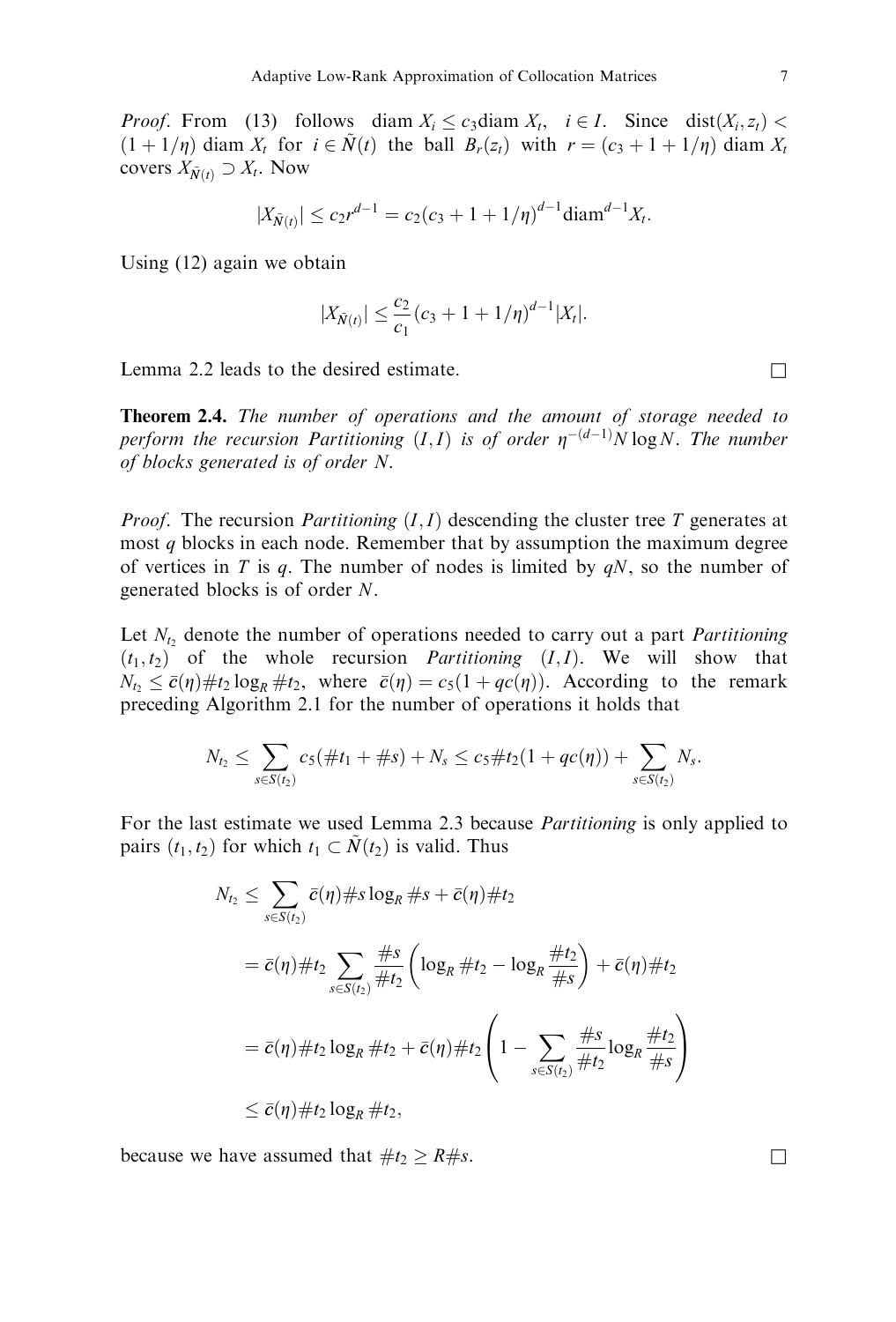In Section 3 it will be shown that it is possible to generate a rank-k approximant of a single block  $(t_1, t_2)$  in  $\mathcal{O}(k^2(\# t_1 + \# t_2))$  operations. Storing and multiplying it by a vector takes  $\mathcal{O}(k(\# t_1 + \# t_2))$  operations. By the same arguments as in the proof of Theorem 2.4 the numerical effort for approximating the whole matrix is  $\mathcal{O}(\eta^{-(d-1)}k^2N \log N)$ . The cost for storing and multiplying the whole matrix by a vector amounts to  $\mathcal{O}(\eta^{-(d-1)}kN\log N)$ .

#### 3 Incomplete Low-Rank Approximation

In the preceding section we explained how to partition a matrix into blocks  $(t_1, t_2)$ such that for the corresponding domains  $X_{t_1}$  and  $X_{t_2}$ 

$$
\text{diam } X_{t_2} \leq \eta \text{ dist}(X_{t_1}, X_{t_2}) \tag{15}
$$

holds or the block degenerates to a vector. In this section we may therefore concentrate on a single block  $B \in \mathbb{R}^{m \times n}$  with entries

$$
b_{ij} = \int_{\Gamma} \kappa(x, y_i) \varphi_j(x) \, ds_x, \quad i = 1, \dots, m, \ j = 1, \dots, n,
$$
 (16)

satisfying (15). We introduce functions  $\mathscr{L}_{i}$  on  $\mathbb{R}^{d} \setminus \overline{X}_{t_1}$  by

$$
(\mathscr{L}_{j}\kappa)(y) = \int_{\Gamma} \kappa(x, y)\varphi_{j}(x) \, \mathrm{d} s_{x}.
$$

Note that (8) guarantees that the functions  $\mathcal{L}_{jk}$  are well defined for all  $q < 0$ .

Let  $k \in \mathbb{N}$ . The aim of this section is to devise an algorithm which decomposes the block  $B$  in the following way:

$$
B=U_kV_k^T+R_k,
$$

where  $U_k \in \mathbb{R}^{m \times k}$  and  $V_k \in \mathbb{R}^{n \times k}$ , and  $R_k \in \mathbb{R}^{m \times n}$  is the approximation error. If we succeed in proving that the norm of  $R_k$  is small, B is obviously approximated by a matrix of rank at most k.

### 3.1 The Algorithm

In the course of this section an integer  $m'$  and points  $\zeta_i$ ,  $i = 1, \ldots, m'$ , will be chosen appropriately. We combine the yet undefined points  $\zeta_i$  with the collocation points  $y_i$  in the  $(m' + m)$ -tuple

$$
z_i = \begin{cases} \zeta_i, & 1 \leq i \leq m' \\ y_{i-m'}, & m' < i \leq m' + m \end{cases}
$$

and extend B to  $\hat{B}$  by setting  $\hat{b}_{ij} = (\mathcal{L}_{jk})(z_i)$ ,  $i = 1, \ldots, m' + m$ ,  $j = 1, \ldots, n$ . The idea of the following algorithm is to approximate  $\hat{B}$  by the outer product  $\hat{u}v^T$  of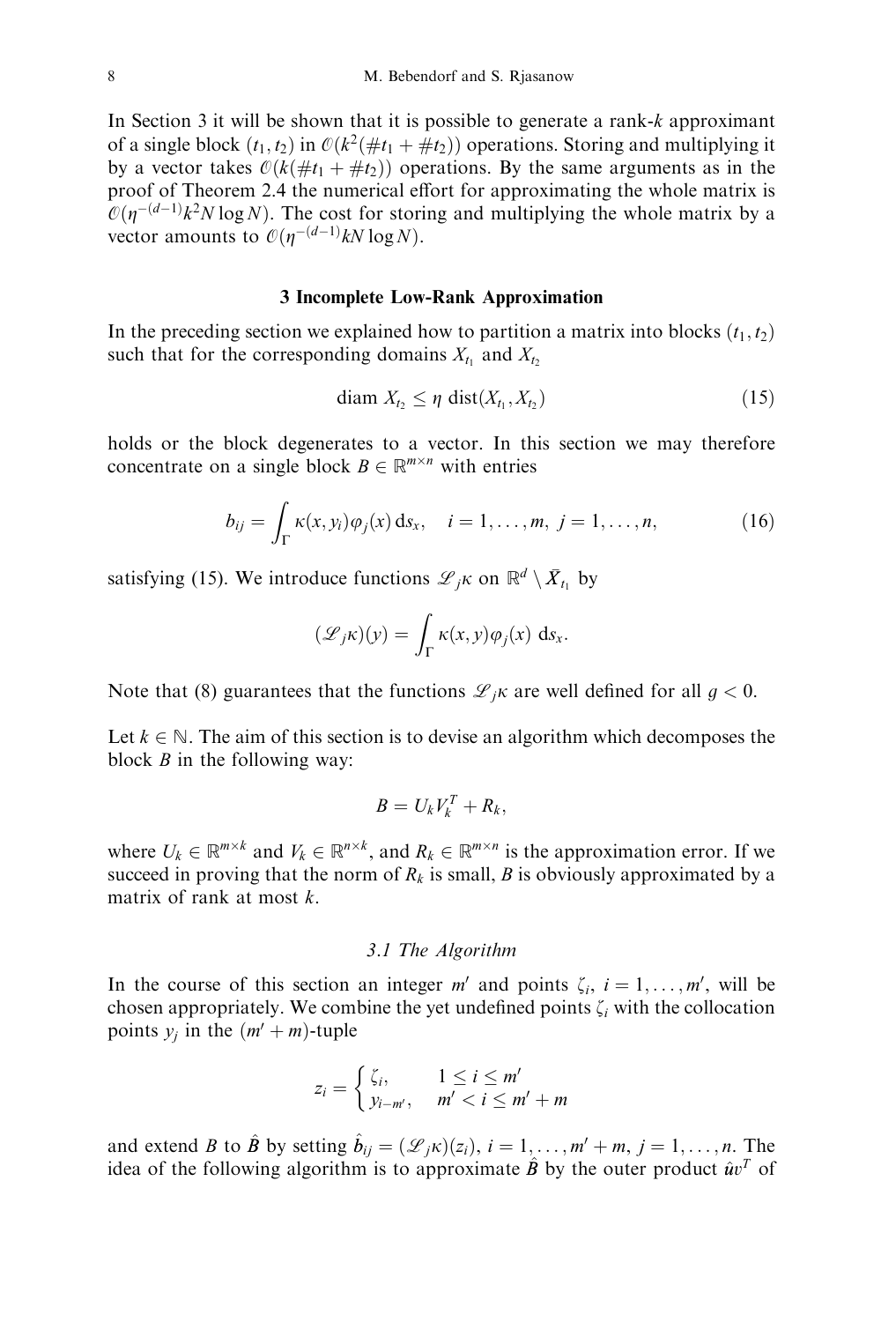one column  $\hat{u}$  and one (scaled) row v of  $\hat{B}$ . Higher order approximations are obtained by approximating the remainder of the previous approximation step, respectively. Once m' and  $\zeta_i$  are given, the following algorithm, in which  $\hat{u}_k$  and  $v_k$ are successively generated, can be applied.

#### Algorithm 3.1.

 $k := 1; i_1 = 1$ 

repeat

$$
(\tilde{v}_k)_j := (\mathscr{L}_j \kappa)(\zeta_{i_k}) - \sum_{\ell=1}^{k-1} (\hat{u}_\ell)_{i_k} (v_\ell)_j, \quad j=1,\ldots,n
$$

if  $\tilde{v}_k$  vanishes then  $i_k := i_k + 1$ 

else begin

$$
j_k := \operatorname{argmax}_{j=1,\dots,n} |(\tilde{v}_k)_j|; \ \gamma_k := (\tilde{v}_k)_{j_k}^{-1}; \ v_k := \gamma_k \tilde{v}_k; \n(\hat{u}_k)_i := (\mathcal{L}_{j_k} \kappa)(z_i) - \sum_{\ell=1}^{k-1} (\hat{u}_\ell)_i (v_\ell)_{j_k}, \quad i = 1,\dots, m' + m \n i_{k+1} := i_k + 1; \ k := k + 1
$$

end

until  $i_k > m'$ 

Since the  $\hat{B}$  is evaluated only in the first m' rows and the columns  $j_1, \ldots, j_k$ there is no need to generate the whole block  $\hat{B}$  for its approximation. Due to this we call this approximation by low-rank matrices incomplete. It is worth remarking that Algorithm 3.1 differs from the algorithm in [1] for the approximation of matrices of type  $(6)$  only with respect to the initial matrix  $\ddot{B}$ . Define

$$
\hat{S}_k = \sum_{\ell=1}^k \hat{u}_\ell v_\ell^{\mathcal{I}}
$$

and  $\hat{R}_k = \hat{B} - \hat{S}_k$ . It is easy to see that  $(\hat{u}_k)_i = (\hat{R}_{k-1})_{ijk}$ ,  $1 \le i \le m' + m$  and  $(\tilde{v}_k)_j = (\hat{R}_{k-1})_{i_k j}, 1 \le j \le n$ . The rank of  $\hat{S}_k$  is bounded by k. For the calculation of  $\hat{S}_k$  we need at most  $k(m' + m + n)$  units of memory and

$$
m'n + k(m' + m)
$$
 evaluations of  $\mathcal{L}_j\kappa$ ,  
\n $2km'n + k^2(m' + m)$  additions and multiplications,  
\n*kn* divisions.

Under the assumption that the evaluation of  $(\mathcal{L}_{ik})(v)$  can be done in  $\mathcal{O}(1)$ operations the cost for the generation of the approximant  $\hat{S}_k$  sum up to  $\mathcal{O}(km'(m'+m+n))$  operations.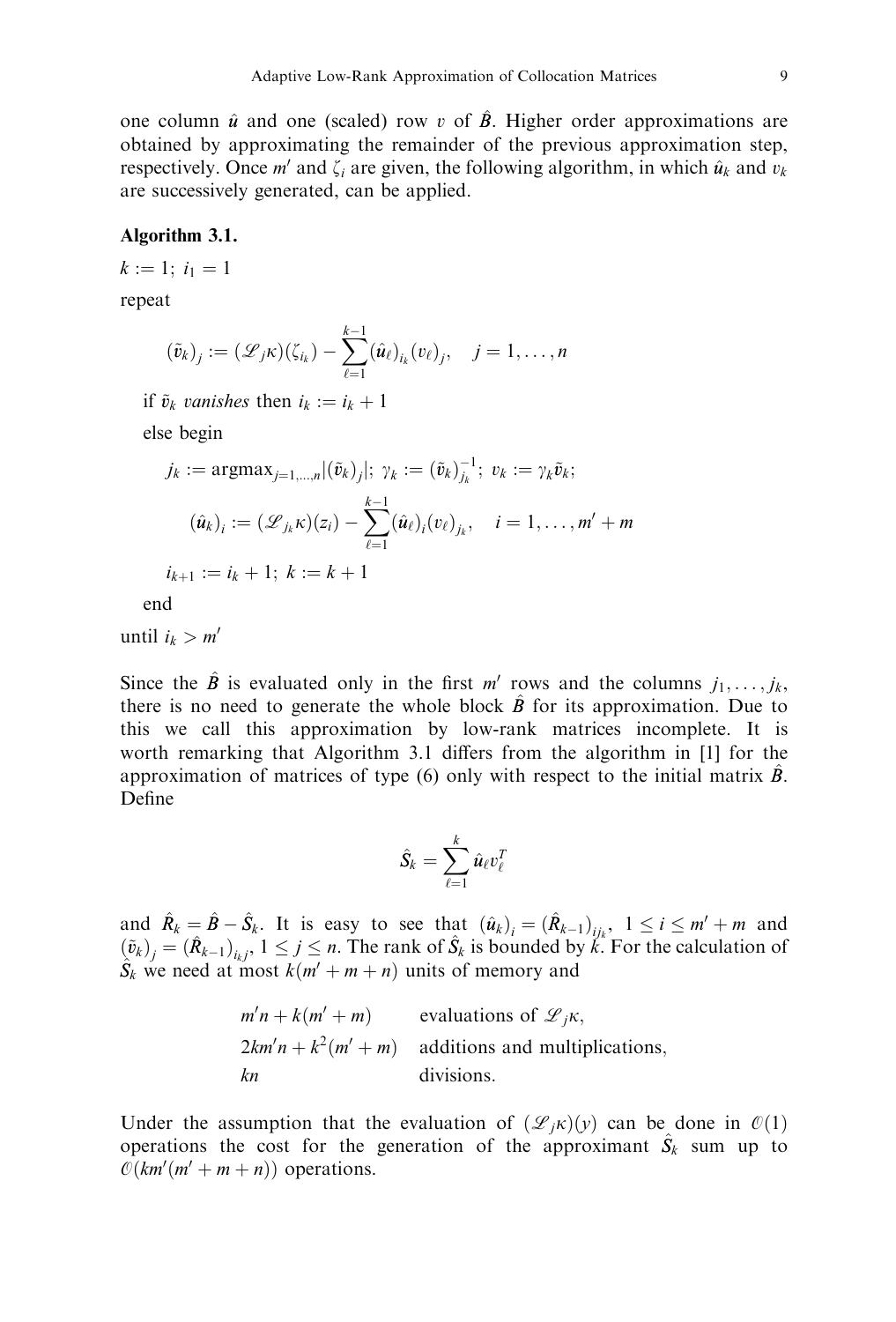We have already pointed out in [1] that each step of Algorithm 3.1 may be understood as the generation of an approximant using the column-pivoted  $LU$ decomposition. To see this let us assume that  $i_{\ell} = j_{\ell} = \ell, \ell = 1, \ldots, k$ . In this case we have

$$
\hat{R}_k = (I - \gamma_k \hat{R}_{k-1} e_k e_k^T) \hat{R}_{k-1} = L_k \hat{R}_{k-1}.
$$

The  $(m' + m) \times (m' + m)$  matrix  $L_k$ 

$$
L_k = \begin{bmatrix} 1 & & & & & & & \\ & \ddots & & & & & & \\ & & 1 & & & & & \\ & & & 1 & & & & \\ & & & -\frac{(\hat{R}_{k-1})_{k+1,k}}{(\hat{R}_{k-1})_{k,k}} & 1 & & \\ & & & \ddots & & & \\ & & & & -\frac{(\hat{R}_{k-1})_{m'+m,k}}{(\hat{R}_{k-1})_{k,k}} & 1 \end{bmatrix}
$$

differs from a *Gaussian matrix* only in position  $(k, k)$ .

In the rest of this section the entries of  $\hat{R}_k$  will be estimated. To this end we will relate  $\hat{R}_k$  with functions  $r_k$  constructed by the following rule. Let  $r_0(x, y) = \kappa(x, y)$ ,  $s_0(x, y) = 0$  and for  $k = 1, 2, ...$ 

$$
r_k(x, y) = r_{k-1}(x, y) - \gamma_k(\mathcal{L}_{jk}r_{k-1})(y)r_{k-1}(x, \zeta_{i_k}),
$$
\n(17a)

$$
s_k(x, y) = s_{k-1}(x, y) + \gamma_k(\mathcal{L}_{jk}r_{k-1})(y)r_{k-1}(x, \zeta_{i_k}).
$$
\n(17b)

The following relation between  $\hat{R}_k$  and  $r_k$  is obvious.

**Lemma 3.2.** For  $1 \le i \le m' + m$ ,  $1 \le j \le n$  and  $k \ge 1$  it holds that  $(\hat{R}_k)_{ii} =$  $(\mathscr{L}_i r_k)(z_i)$ .

The number of zeros of  $\mathscr{L}_{i}r_{k}$  increases correspondingly with increasing k.

**Lemma 3.3.** For  $k \geq 0$  and  $1 \leq \ell \leq k$  it holds that

$$
(\mathcal{L}_{j_{\ell}}r_k)(y) = 0 \quad \text{for all } y \in \mathbb{R}^d \setminus X_{t_1}.
$$

The preceding lemma can be proven by inductively applying (17). We define

$$
\hat{A}_{k} = \begin{bmatrix} (\mathcal{L}_{j_{1}} \kappa)(\zeta_{i_{1}}) & \dots & (\mathcal{L}_{j_{k}} \kappa)(\zeta_{i_{1}}) \\ \vdots & & \vdots \\ (\mathcal{L}_{j_{1}} \kappa)(\zeta_{i_{k}}) & \dots & (\mathcal{L}_{j_{k}} \kappa)(\zeta_{i_{k}}) \end{bmatrix} .
$$
 (18)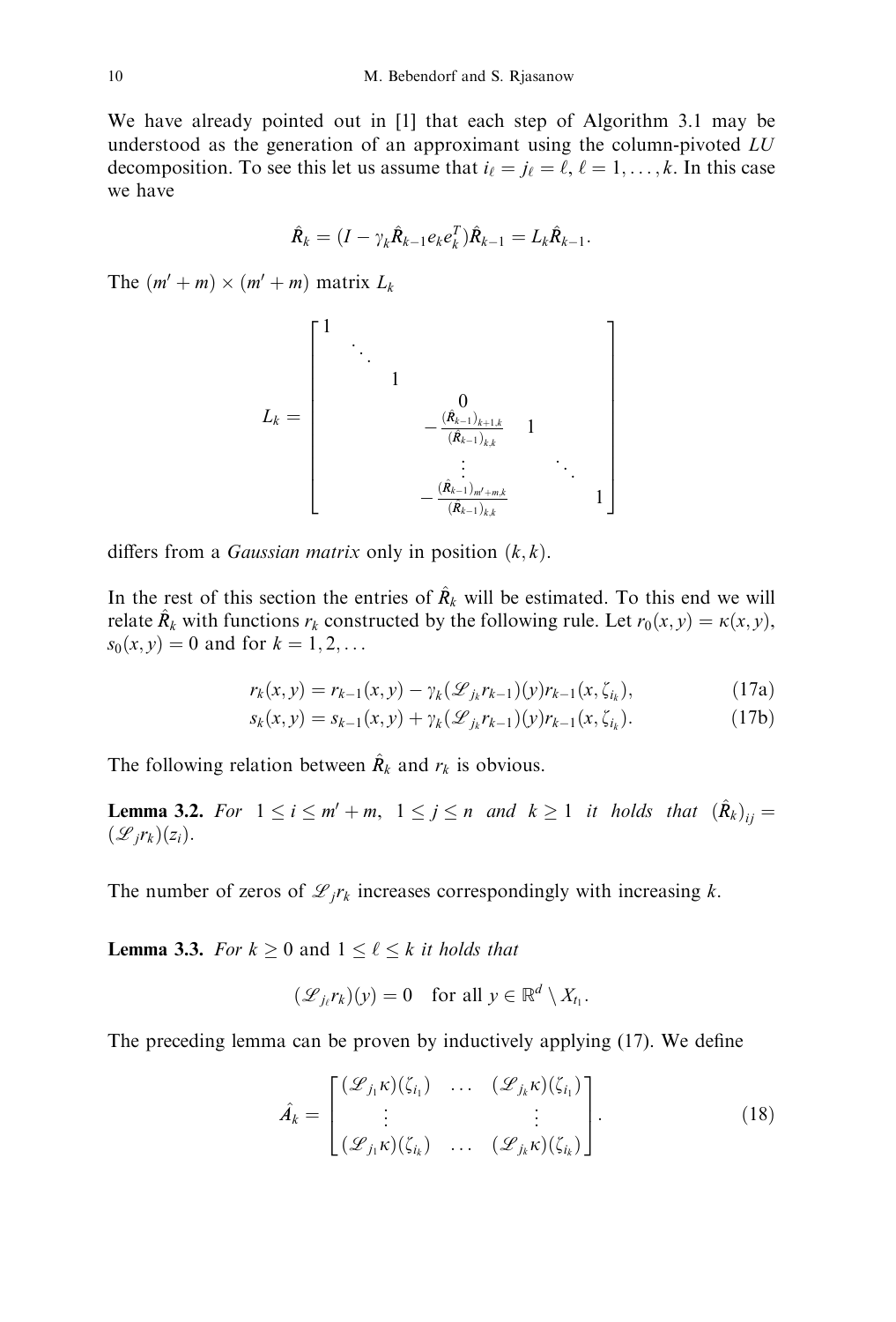Let  $\hat{A}_k(\ell, j) \in \mathbb{R}^{k \times k}$  be the matrix resulting from  $\hat{A}_k$  by replacing the  $\ell$ th column with the vector  $(\mathscr{L}_{j}\kappa)(\llbracket \zeta \rrbracket_k)$ . Here and in the rest of this article we use the abbreviations

$$
(\mathscr{L}_{j}\kappa)(\left[\zeta\right]_{k}) := \begin{bmatrix} (\mathscr{L}_{j}\kappa)(\zeta_{i_{1}}) \\ \vdots \\ (\mathscr{L}_{j}\kappa)(\zeta_{i_{k}}) \end{bmatrix} \text{ and } (\left[\mathscr{L}\right]_{k}\kappa)(y) := \begin{bmatrix} (\mathscr{L}_{j_{1}}\kappa)(y) \\ \vdots \\ (\mathscr{L}_{j_{k}}\kappa)(y) \end{bmatrix}.
$$

Let  $M_k(\ell, y) \in \mathbb{R}^{k \times k}$  be the matrix that forms after replacing the  $\ell$ th row of  $\hat{A}_k$  with the last vector  $([\mathcal{L}]_k \kappa)(y)$ . Especially,  $\hat{A}_k = \hat{A}_k(\ell, j_\ell) = M_k(\ell, \zeta_{i_\ell})$  holds. For the determinants of the matrices  $\hat{A}_k(\ell, j)$  the following recurrence relation can be obtained.

**Lemma 3.4.** For  $1 \leq \ell < k$  we have

$$
\det \hat{A}_k(\ell,j) = \gamma_k^{-1} \det \hat{A}_{k-1}(\ell,j) - (\mathscr{L}_j r_{k-1})(\zeta_{i_k}) \det \hat{A}_{k-1}(\ell,j_k),
$$

 $\det \hat{A}_1(1,j) = (\mathscr{L}_{j} \kappa)(\zeta_{i_1})$  and  $\det \hat{A}_k(k,j) = (\mathscr{L}_{j} r_{k-1})(\zeta_{i_k}) \det \hat{A}_{k-1}$  for  $k > 1$ . Especially,

$$
\det \hat{A}_k = \prod_{\ell=1}^k \gamma_\ell^{-1}.
$$

*Proof.* It is easy to see that there are coefficients  $\alpha_{\mu}^{(k-1)}$ ,  $\mu = 1, \ldots, k-1$ , so that

$$
(\mathscr{L}_v r_{k-1})(\zeta_{i_k}) = (\mathscr{L}_v \kappa)(\zeta_{i_k}) - \sum_{\mu=1}^{k-1} \alpha_{\mu}^{(k-1)}(\mathscr{L}_v \kappa)(\zeta_{i_{\mu}}), \quad v = 1, \ldots, n.
$$

Thus it is possible to replace each entry  $(\mathscr{L}_{\nu} \kappa)(\zeta_{i_k})$  in the last row of  $\hat{A}_k(\ell,j)$  by  $(\mathscr{L}_{v}r_{k-1})(\zeta_{i_k})$  and obtain  $\tilde{A}_k(\ell,j)$  without changing the determinant. From the last lemma it can be seen that  $(\mathcal{L}_{i_l} r_{k-1})(\zeta_{i_k}) = 0, 1 \leq \ell < k$ . Hence, only the  $\ell$ th and the kth entry of the last row of  $\tilde{A}_k(\ell, j)$  may not vanish. Using Laplace's theorem we end up with the assertion.  $\Box$ 

Not only does the last lemma guarantee that  $\hat{A}_k$  is non-singular, we also notice that the larger the product of the values  $\gamma_{\ell}^{-1}$ ,  $\ell = 1, \ldots, k$ , the larger the determinant of  $\hat{A_k}$ .

### 3.2 Type of Approximation

We are now in a position to show that the decomposition of  $\kappa$  into  $s_k$  and  $r_k$  has a representation that can be exploited for the error analysis.

**Lemma 3.5.** The sequences  $\{s_k\}_k$  and  $\{r_k\}_k$  generated in (17) satisfy

$$
s_k(x, y) + r_k(x, y) = \kappa(x, y),
$$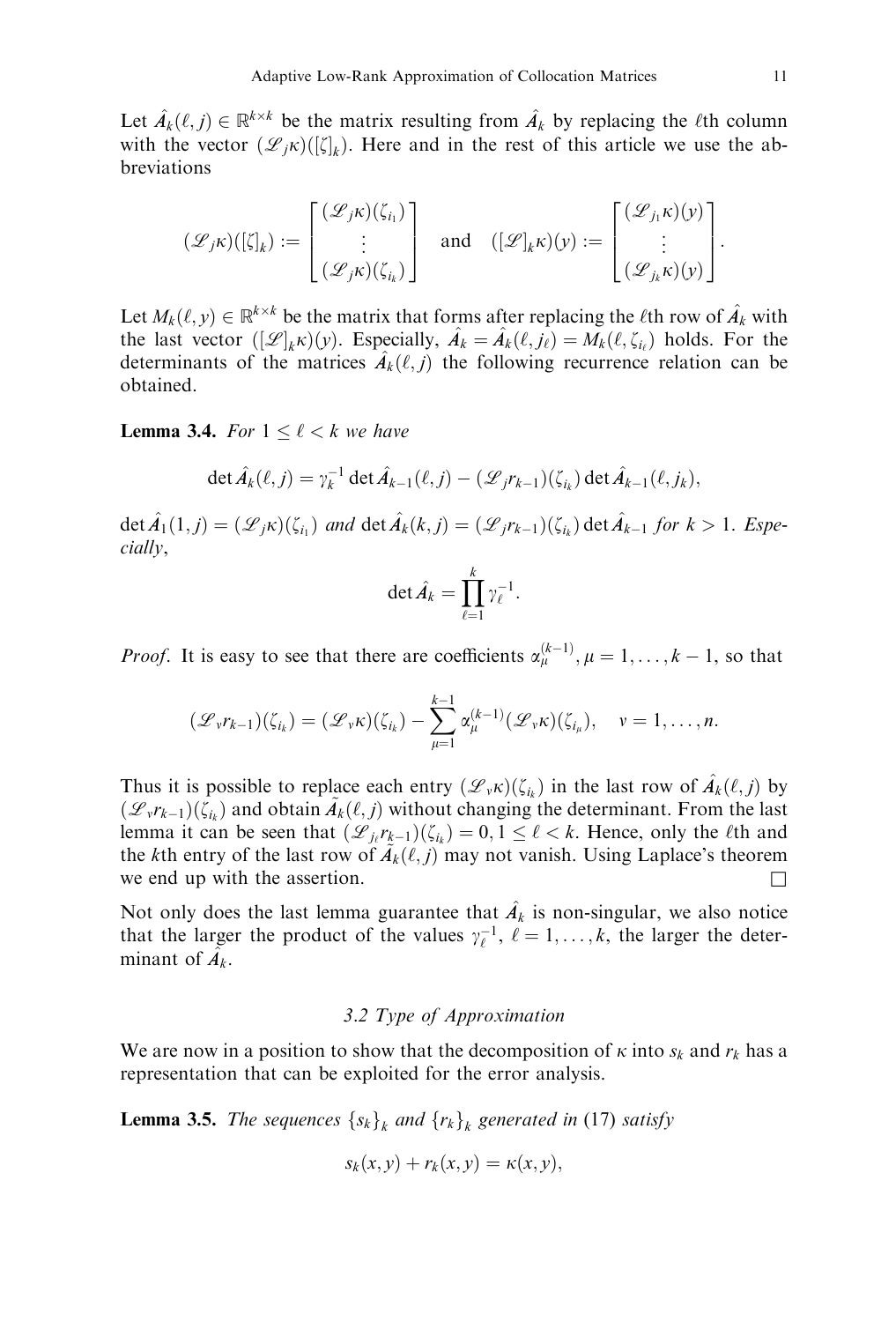where for  $k > 1$ 

$$
s_k(x, y) = \left( [\mathcal{L}]_k \kappa \right) (y)^T \hat{A}_k^{-1} \kappa(x, [\zeta]_k). \tag{19}
$$

Provided  $\{\zeta_{i_1}, \ldots, \zeta_{i_k}\} \subset \{y_1, \ldots, y_m\}$  the decomposition (19) constitutes the analytic form of a pseudo skeleton decomposition in the sense of [6]. In contrast to multipole [5, 10] and panel clustering [9] methods we do not approximate the functions  $\mathcal{L}_{i}$  by using appropriate approximations to the kernel  $\kappa$ . Instead, (19) shows that we employ a small number of functions chosen from  $\{\mathscr{L}_1\kappa, \ldots, \mathscr{L}_n\kappa\}$ to approximate  $\mathscr{L}_{i}$ <sub>K</sub>.

*Proof of Lemma 3.5.* The lemma is obviously true for  $k = 1$ . We continue by induction. From the definition of  $r_k$  and  $s_k$  we can see that

$$
s_k(x, y) + r_k(x, y) = s_{k-1}(x, y) + r_{k-1}(x, y),
$$

which according to the assumption coincides with  $\kappa(x, y)$ .

For the sake of simplicity we set

$$
a_k = \hat{A}_{k-1}^{-1}(\mathcal{L}_{j_k}\kappa)(\left[\zeta\right]_{k-1}) \quad \text{and} \quad b_k = \hat{A}_{k-1}^{-T}(\left[\mathcal{L}\right]_{k-1}\kappa)(\zeta_{i_k}).
$$

Since

$$
s_k(x, y) = s_{k-1}(x, y) + \gamma_k(\mathcal{L}_{jk}r_{k-1})(y)r_{k-1}(x, \zeta_{i_k})
$$
  
= 
$$
\begin{bmatrix} ([\mathcal{L}]_{k-1}\kappa)(y) \\ (\mathcal{L}_{jk}\kappa)(y) \end{bmatrix}^T \begin{bmatrix} \hat{A}_{k-1}^{-1} + \gamma_k a_k b_k^T & -\gamma_k a_k \\ -\gamma_k b_k^T & \gamma_k \end{bmatrix} \begin{bmatrix} \kappa(x, [\zeta]_{k-1}) \\ \kappa(x, \zeta_{i_k}) \end{bmatrix}
$$

and

$$
\hat{A_k} \begin{bmatrix} \hat{A}_{k-1}^{-1} + \gamma_k a_k b_k^T & -\gamma_k a_k \\ -\gamma_k b_k^T & \gamma_k \end{bmatrix} = I_k
$$

together with the induction assumption for  $s_{k-1}$ , the property

$$
s_k(x, y) = \left( [\mathcal{L}]_k \kappa \right) (y)^T \hat{A}_k^{-1} \kappa(x, [\zeta]_k)
$$

can also be deduced for  $s_k$ .

Using Cramer's rule we see that

$$
\left( ([\mathscr{L}]_{k} \kappa)(y)^{T} \hat{A}_{k}^{-1} \right)_{\ell} = \frac{\det M_{k}(\ell, y)}{\det \hat{A}_{k}},
$$

where  $M_k(\ell, y)$  is the matrix defined from (18). Hence from (19) we obtain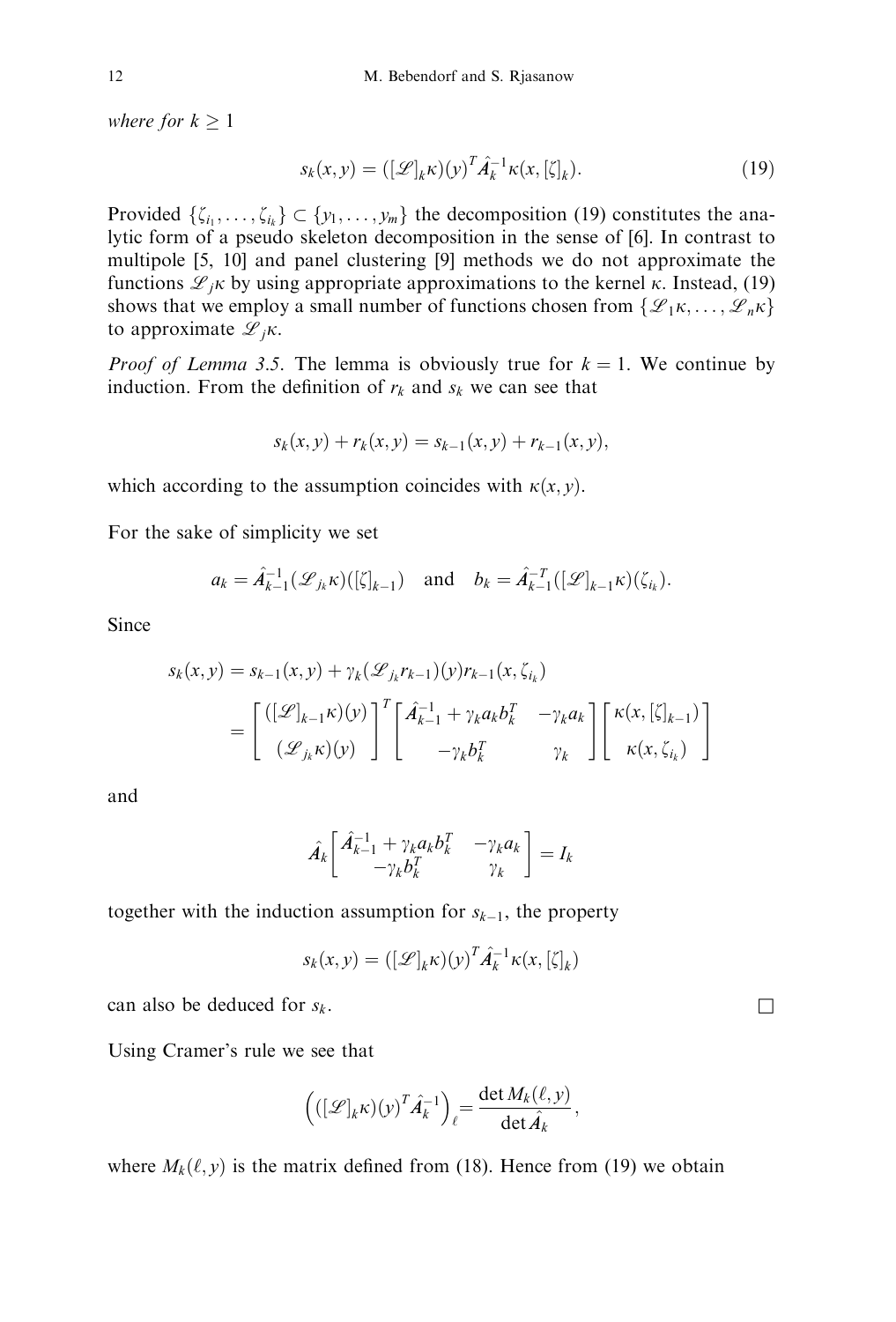$$
(\mathcal{L}_{j}S_{k})(y) = \sum_{\ell=1}^{k} \frac{\det M_{k}(\ell, y)}{\det \hat{A}_{k}} (\mathcal{L}_{j}K)(\zeta_{i_{\ell}}).
$$
 (20)

The last representation shows that  $\mathcal{L}_{jS_k}$  is the uniquely defined interpolant of  $\mathcal{L}_{jK}$ at the nodes  $\zeta_{i}$  in the span of the functions  $\mathcal{L}_{i}$ ,  $\kappa$ ,  $\ell = 1, \ldots, k$ . In order to see this, let  $\Phi$  be a k-dimensional space of functions  $\phi : \mathbb{R}^d \to \mathbb{R}$  equipped with a basis  $\phi_1, \ldots, \phi_k, x_i \in \mathbb{R}^d$  and  $f_i \in \mathbb{R}, i = 1, \ldots, k$ . Define

$$
M_{\ell}(x) = \begin{bmatrix} \phi_1(x_1) & \cdots & \phi_k(x_1) \\ \vdots & & \vdots \\ \phi_1(x) & \cdots & \phi_k(x) \\ \vdots & & \vdots \\ \phi_1(x_k) & \cdots & \phi_k(x_k) \end{bmatrix} \leftarrow \ell.
$$

Furthermore, let  $M = M_{\ell}(x_{\ell}) \in \mathbb{R}^{k \times k}$ . It is obvious that provided M is nonsingular the Lagrange functions

$$
\chi_{\ell}(x) := \frac{\det M_{\ell}(x)}{\det M}
$$

are in  $\Phi$  and  $\chi_{\ell}(x_i) = \delta_{i\ell}, 1 \leq i, \ell \leq k$ , where  $\delta$  denotes Kronecker's symbol. The function

$$
L_k^{\phi}(x) = f_1 \chi_1(x) + \cdots + f_k \chi_k(x) \in \Phi
$$

solves the interpolation problem

$$
L_k^{\phi}(x_i) = f_i, \quad 1 \le i \le k,
$$
\n<sup>(21)</sup>

and is uniquely defined.

#### 3.3 Error Analysis

We need an expression for the interpolation error. To this end, we will relate the error  $\mathscr{L}_{i}r_{k}$  to the error in another system of functions. Let  $\psi_{1}, \ldots, \psi_{m'}$  be any system of functions with

$$
\det[\psi_j(\zeta_i)]_{1\le i,j\le m'} \neq 0,\tag{22}
$$

and define their span by  $\Psi$ . For this system let the error

$$
E_{m'}^{\psi}[\mathscr{L}_{j} \kappa] := \mathscr{L}_{j} \kappa - L_{m'}^{\psi}[\mathscr{L}_{j} \kappa]
$$

be known.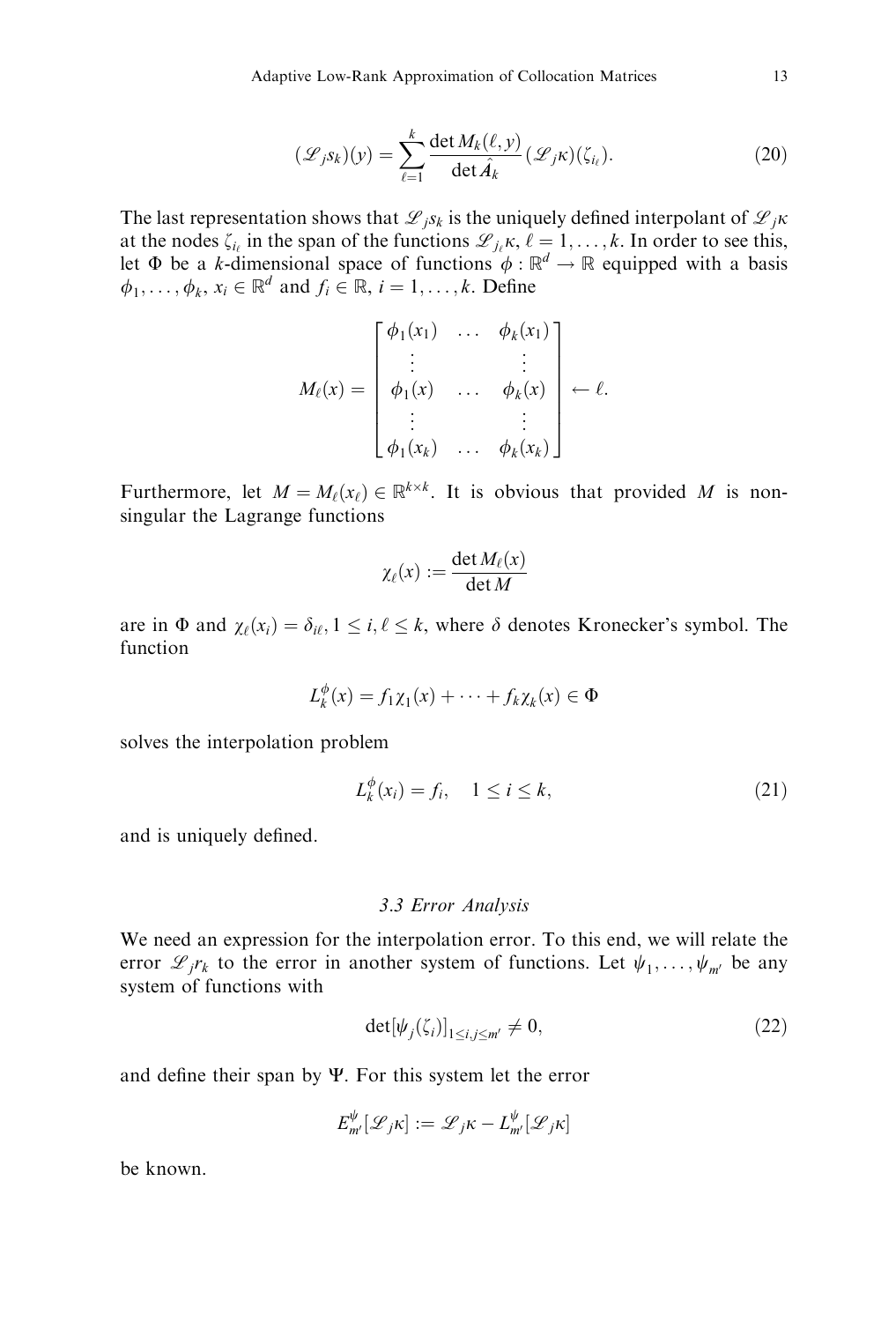It is now possible to relate the remainder  $\mathscr{L}_{i}r_{k}$  of our approximation to the remainder  $E_{m'}^{\psi}$  of the interpolation in the  $\psi$ -system. Notice that the points  $\zeta_i$ ,  $i_k < i < i_{k+1}$ , which were omitted during the construction of the sequences  $\{r_k\}_k$ and  $\{s_k\}_k$ , are not lost for the approximation error, since in (23) the error  $\hat{E}_{m'}^{\psi}$  is the error for an interpolation at  $m'$  nodes.

**Lemma 3.6.** Let  $\{i_1, \ldots, i_k\}$  be generated by Algorithm 3.1. Then the functions  $\mathscr{L}_i r_k$  satisfy

$$
(\mathscr{L}_j r_k)(y) = E_{m'}^{\psi} [\mathscr{L}_j \kappa](y) - \sum_{\ell=1}^k \frac{\det \hat{A}_k(\ell, j)}{\det \hat{A}_k} E_{m'}^{\psi} [\mathscr{L}_{j_\ell} \kappa](y), \quad y \in \mathbb{R}^d \setminus \overline{X}_{t_1}.
$$
 (23)

*Proof.* Let  $\chi_i$  be the *i*th Lagrange function in  $\Psi$ , i.e., for  $1 \le i, \ell \le m'$  we have  $\chi_i(\zeta_{\ell})=\delta_{i\ell}$ . Set

$$
\chi(y) = \begin{bmatrix} \chi_1(y) \\ \vdots \\ \chi_{m'}(y) \end{bmatrix}.
$$

For the interpolant  $L_{m'}^{\psi}[\mathcal{L}_{j'}\kappa](y) = (\mathcal{L}_{j'}\kappa)(\left[\zeta\right]_{m'})^T \chi(y), 1 \le j' \le n$ , we obtain

$$
L_{m'}^{\psi}[\mathcal{L}_{j'}\kappa](y) = \sum_{i=1}^{i_1-1}(\mathcal{L}_{j'}\kappa)(\zeta_i)\chi_i(y) + \sum_{\ell=1}^k \left\{(\mathcal{L}_{j'}\kappa)(\zeta_{i_\ell})\chi_{i_\ell}(y) + \sum_{i=i_\ell+1}^{i_{\ell+1}-1}(\mathcal{L}_{j'}\kappa)(\zeta_i)\chi_i(y)\right\},\,
$$

where we set  $i_{k+1} = m' + 1$ . Since  $(\mathcal{L}_{i'}r_{\ell})(\zeta_i) = 0$  for all  $i_{\ell} < i < i_{\ell+1}$  we obtain with the aid of Lemma 3.5

$$
0=(\mathscr{L}_{f}\mathit{r}_{\ell})(\zeta_{i})=(\mathscr{L}_{f}\mathit{\kappa})(\zeta_{i})-([\mathscr{L}]_{\ell}\mathit{\kappa})(\zeta_{i})^{T}\hat{A}_{I}^{-1}(\mathscr{L}_{f}\mathit{\kappa})([\zeta]_{\ell}).
$$

Thus

$$
(\mathscr{L}_{j'}\kappa)(\zeta_i)=\sum_{\nu=1}^{\ell} \Big( ([\mathscr{L}]_{\ell}\kappa)(\zeta_i)^T \hat{A}_{\ell}^{-1}\Big)_{\nu} (\mathscr{L}_{j'}\kappa)(\zeta_{i_{\nu}}).
$$

From this it follows that

$$
\sum_{i=i_{\ell}+1}^{i_{\ell+1}-1} (\mathscr{L}_{j'}\kappa)(\zeta_{i})\chi_{i}(y) = \sum_{i=i_{\ell}+1}^{i_{\ell+1}-1} \sum_{\nu=1}^{\ell} \left( ([\mathscr{L}]_{l}\kappa)(\zeta_{i})^{T} \hat{A}_{\ell}^{-1} \right)_{\nu} (\mathscr{L}_{j'}\kappa)(\zeta_{i_{\nu}})\chi_{i}(y)
$$

$$
= \sum_{\nu=1}^{\ell} (\mathscr{L}_{j'}\kappa)(\zeta_{i_{\nu}})\alpha_{\nu}^{(\ell)}(y),
$$

where  $\alpha_{\nu}^{(\ell)}(y) = \sum_{i=i_{\ell}+1}^{i_{\ell+1}-1} \chi_{i}(y) \Big( ([\mathscr{L}]_{\ell} \kappa)(\zeta_{i})^{T} \hat{A}_{\ell}^{-1}$ .<br>*v*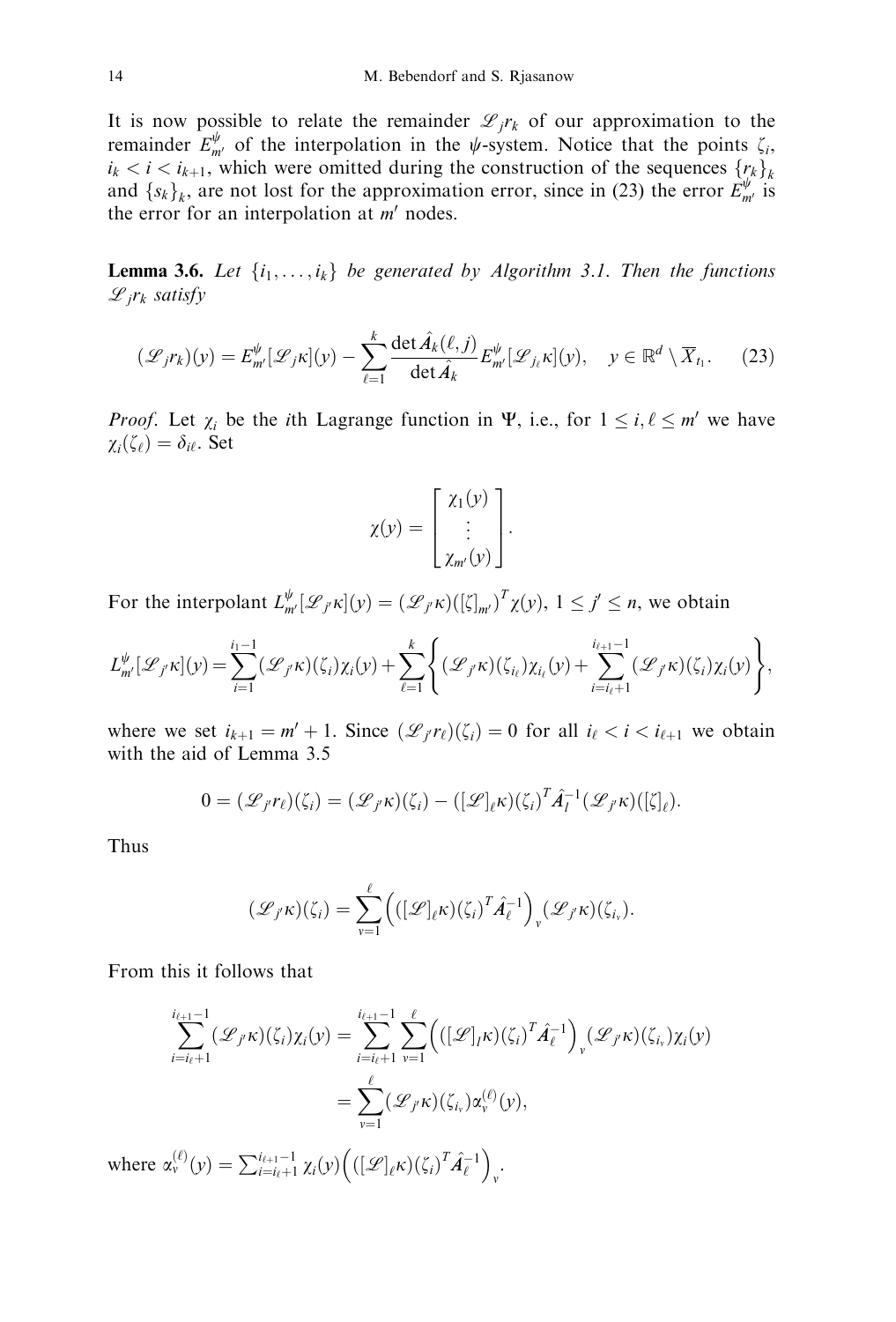From  $(\mathscr{L}_{i'k})(\zeta_i) = 0, 1 \leq i < i_1$ , we see that

$$
L_{m'}^{\psi}[\mathscr{L}_{j'}\kappa](y) = \sum_{\ell=1}^k \left\{ (\mathscr{L}_{j'}\kappa)(\zeta_{i_{\ell}})\chi_{i_{\ell}}(y) + \sum_{v=1}^\ell (\mathscr{L}_{j'}\kappa)(\zeta_{i_{v}})\alpha_v^{(\ell)}(y) \right\}
$$
  

$$
= \sum_{\ell=1}^k (\mathscr{L}_{j'}\kappa)(\zeta_{i_{\ell}})\chi_{i_{\ell}}(y) + \sum_{v=1}^k \sum_{\ell=v}^k (\mathscr{L}_{j'}\kappa)(\zeta_{i_{v}})\alpha_v^{(\ell)}(y)
$$
  

$$
= \sum_{\ell=1}^k (\mathscr{L}_{j'}\kappa)(\zeta_{i_{\ell}})q_{\ell}(y) = (\mathscr{L}_{j'}\kappa)([\zeta]_k)^T q(y),
$$

where  $q \in \mathbb{R}^k$  is the vector with components  $q_{\ell}(y) = \chi_{i_{\ell}}(y) + \sum_{v=\ell}^{k} \alpha_{\ell}^{(v)}(y)$ . Using Lemma 3.5 we obtain

$$
\begin{split} (\mathcal{L}_j r_k)(y) &= (\mathcal{L}_j \kappa)(y) - \left( [\mathcal{L}]_k \kappa)(y)^T \hat{A}_k^{-1} (\mathcal{L}_j \kappa) ([\zeta]_k) \right. \\ &= E_m^{\psi} [\mathcal{L}_j \kappa](y) + (\mathcal{L}_j \kappa) ([\zeta]_k)^T q(y) - \left( [\mathcal{L}]_k \kappa)(y)^T \hat{A}_k^{-1} (\mathcal{L}_j \kappa) ([\zeta]_k) \right. \\ &= E_{m'}^{\psi} [\mathcal{L}_j \kappa](y) - \left( ([\mathcal{L}]_k \kappa)(y) - \hat{A}_k^T q(y) \right)^T \hat{A}_k^{-1} (\mathcal{L}_j \kappa) ([\zeta]_k) \right. \\ &= E_{m'}^{\psi} [\mathcal{L}_j \kappa](y) - \sum_{\ell=1}^k E_{m'}^{\psi} [\mathcal{L}_{j\ell} \kappa](y) (\hat{A}_k^{-1} (\mathcal{L}_j \kappa) ([\zeta]_k))_{\ell}. \end{split}
$$

According to Cramer's rule

$$
\left(\hat{A}_k^{-1}(\mathscr{L}_j\kappa)(\lbrack \zeta \rbrack_k)\right)_\ell=\frac{\det \hat{A}_k(\ell,j)}{\det \hat{A}_k}.
$$

The assertion follows.  $\Box$ 

### 3.4 Choice of Pivots

We are now able to control the approximation error by estimating the coefficients in (23). In general, the choice of  $j_k$  in Algorithm 3.1 does not produce a submatrix of maximum determinant in modulus. However, we can see from Lemma 3.4 that the maximum element strategy is the best possible choice with respect to maximum determinants if we keep all previously chosen indices  $j_1, \ldots, j_{k-1}$  fixed.

**Lemma 3.7.** Assume that in each step we choose  $j_k$  so that

$$
|(\mathcal{L}_{j_k}r_{k-1})(\zeta_{i_k})| \ge |(\mathcal{L}_j r_{k-1})(\zeta_{i_k})| \text{ for all } 1 \le j \le n.
$$

Then for  $1 \leq \ell \leq k$  and  $j = 1, \ldots, n$  it holds that

$$
|\det \hat{A}_k(\ell, j)| \le 2^{k-\ell} |\det \hat{A}_k|. \tag{24}
$$

Proof. Apply Lemma 3.4. For details see [1].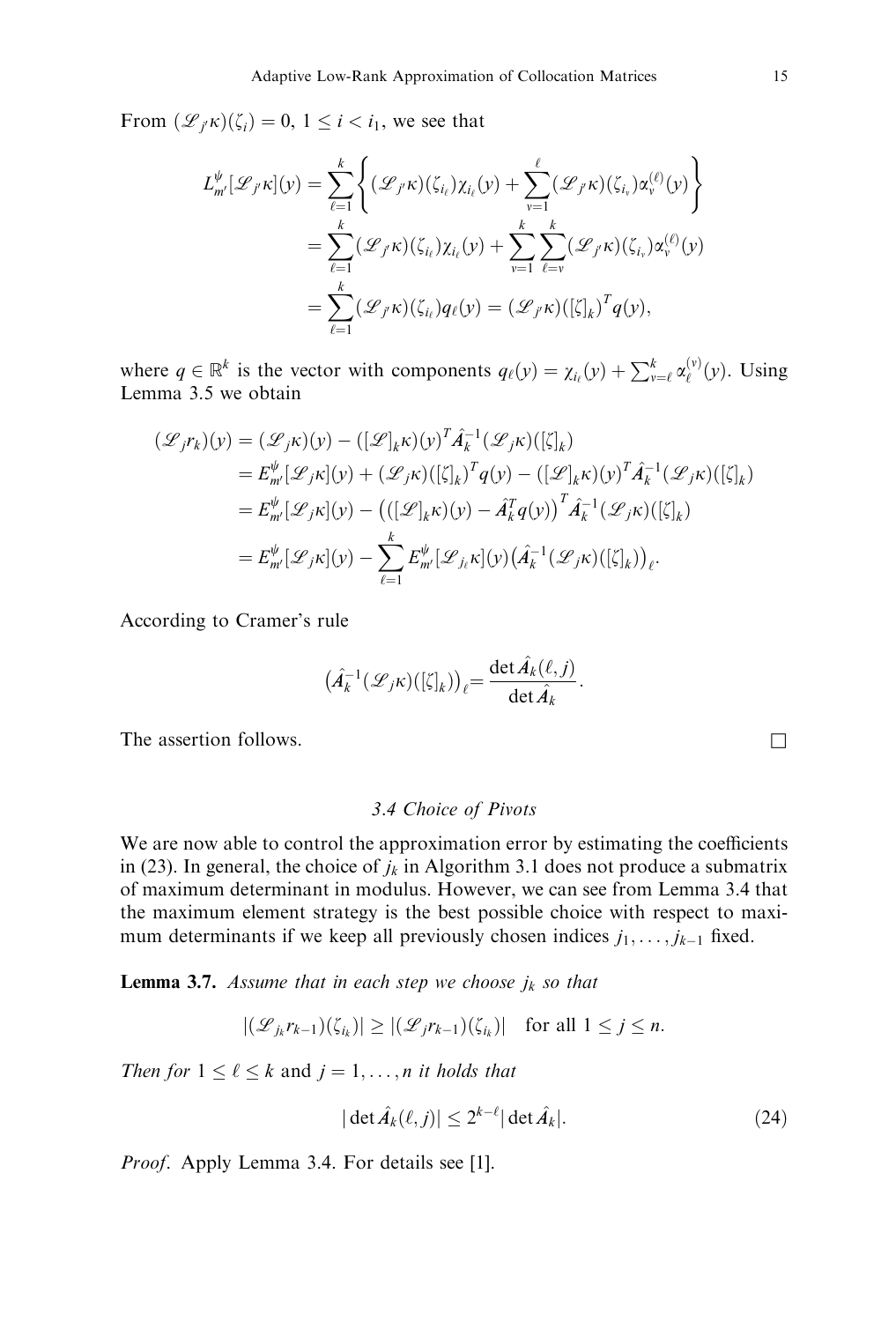Thus we obtain

$$
|(\mathcal{L}_j r_k)(y)| \le (1+2^k) \sup_{y \in X_{t_2}} |E_{m'}^{\psi}(\mathcal{L}_j \kappa)(y)|. \tag{25}
$$

It is well known that elements may grow during a column-pivoted LU decomposition. The term  $2^k$  in (25) is therefore not a consequence of overestimation.

#### 3.5 Error Estimates

In order to estimate the error of our interpolation and also, according to Lemma 3.2, the error of matrix approximation, we have to specify the system of functions  $\psi_1, \ldots, \psi_m$  so that the interpolation error for it is known. The easiest choice are the monomials

$$
\psi_{\mathbf{i}}(x) = x^{\mathbf{i}} = x_1^{i_1} \cdots x_d^{i_d}, \quad \mathbf{i} \in \mathbb{N}_0^d \text{ with } ||\mathbf{i}||_{\infty} \leq p - 1.
$$

Accordingly, we choose  $m' = p^d$  as the dimension of the spanned space  $\Psi$ . The set of points  $\{\zeta_1, \ldots, \zeta_m\}$  from the construction of  $\{s_k\}_k$  is chosen to be the tensorproduct

$$
\zeta_{\mathbf{i}} = (\xi_{i_1}, \dots, \xi_{i_d}) \in \mathbb{R}^d, \quad \mathbf{i} \in \mathbb{N}^d \text{ with } ||\mathbf{i}||_{\infty} \leq p,
$$

of the zeros of Chebyshev polynomials on  $[-a, a]$ 

$$
\xi_v = a \cdot \cos\left(\frac{\pi}{2}\frac{2v-1}{p}\right), \quad v = 1, \ldots, p.
$$

The uniqueness of interpolation is inherited from one-dimensional interpolation, so the condition  $det[\psi_i(\zeta_i)]_{ii} \neq 0$  from (22) is fulfilled. The polynomial  $L_p f \in \Pi_{p-1}[-a, a]$  interpolating a function  $f \in C^p[-a, a]$  at the points  $\xi_v$ ,  $v = 1, \ldots, p$ , satisfies, cf. [12],

$$
||f - L_p f||_{\infty} \le \frac{a^p}{2^{p-1}} \frac{||f^{(p)}||_{\infty}}{p!} \quad \text{and} \quad ||L_p f||_{\infty} \le c \log p ||f||_{\infty}.
$$
 (26)

For multivariate functions  $f: [-a, a]^d \to \mathbb{R}$  we use the tensor-product interpolation polynomial  $\mathbf{L}_{m'}[f]$ 

$$
\mathbf{L}_{m'}[f] = L_p^{(1)} \cdots L_p^{(d)} f \in \Psi.
$$

Then using standard tensor-product arguments we obtain with (26)

$$
||f - \mathbf{L}_{m'}[f]||_{\infty} \le \tilde{c}_p \ a^p \max_{\ell=1,\dots,d} ||\partial_{\ell}^p f||_{\infty}, \quad \tilde{c}_p = \frac{1 + d(c \log p)^{d-1}}{2^{p-1} p!}. \tag{27}
$$

We are now ready to estimate the remainder  $\hat{R}_k$  in Algorithm 3.1. To this end we remove the virtual points  $\zeta_i$  by letting  $S_k \in \mathbb{R}^{m \times n}$  be the last m rows of  $\hat{S}_k$ , i.e.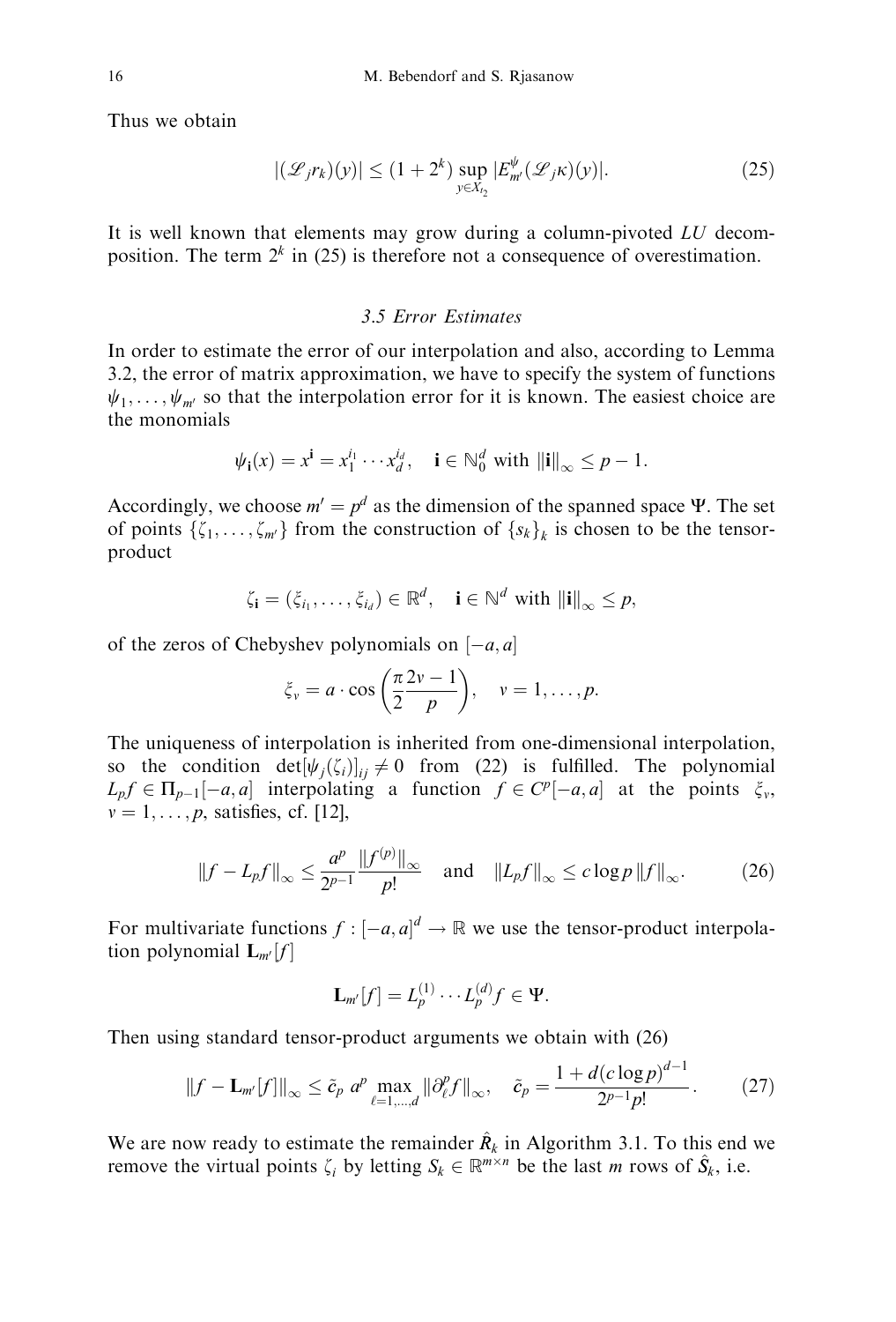$$
S_k=\sum_{\ell=1}^k u_\ell v_\ell^T,
$$

where  $u_\ell \in \mathbb{R}^m$  are the last *m* entries of  $\hat{u}_\ell$ .

**Theorem 3.8.** Let  $(X_{t_1}, X_{t_2})$  fulfil condition (15) and  $\kappa$  be an asymptotically smooth kernel. In the case of collocation matrices

$$
a_{ij}=\int_D \kappa(x,y_i)\varphi_j(x) \; \mathrm{d} s_x, \quad i=1,\ldots,m, \; j=1,\ldots,n,
$$

with supp  $\varphi_j \subset X_{t_1}, \|\varphi_j\|_{\infty} = 1$  and  $y_i \in X_{t_2}$  it holds that

$$
|(R_k)_{ij}| \le C_p \text{ dist}^g(X_{t_1}, X_{t_2}) |X_{t_1}|\eta^p, \quad 0 < \eta < \frac{1}{4\sqrt{d}}, \tag{28}
$$

where  $R_k = A - S_k$ .

*Proof.* We can find a cube  $Q_a$  having side length  $a = 2$  diam  $X_{t_2}$  such that  $X_{t_2} \subset Q_a$ , for which we may assume that  $Q_a = \{x \in \mathbb{R}^d : ||x||_{\infty} \le a\}$ . It is easy to check that

$$
2 \text{ dist } (X_{t_1}, Q_a) \geq \text{ dist } (X_{t_1}, X_{t_2}) \text{ for } \eta < \frac{1}{4\sqrt{d}}.
$$

From this it follows that  $a \leq 4\eta$  dist  $(X_t, Q_a)$ . By assumption (see (7)), the derivatives of  $\kappa$  are bounded on  $X_{t_1} \times Q_a$ :

$$
\sup_{y\in Q_a} \|(\partial_y^{\alpha} \kappa)_y\|_{L^{\infty}(X_{t_1})} \leq c_p \text{ dist}^{g-p}(X_{t_1}, Q_a), \quad |\alpha| = p.
$$

According to (27) we have

$$
\|E_{m'}[\mathcal{L}_{j}K]\|_{Q_a} \leq \tilde{c}_p a^p \max_{\ell=1,\dots,d} \|\partial_{\ell}^p \mathcal{L}_{j}K\|_{Q_a}.
$$

The derivatives of  $\mathcal{L}_{i}$  can be estimated by

$$
\|\partial_{y_{\ell}}^{p} \mathcal{L}_{j} \kappa\|_{Q_{a}} = \|\mathcal{L}_{j} \partial_{y_{\ell}}^{p} \kappa\|_{Q_{a}} = \sup_{y \in Q_{a}} \left| \int_{\Gamma} \partial_{y_{\ell}}^{p} \kappa(x, y) \varphi_{j}(x) \mathrm{d}s_{x} \right|
$$
  

$$
\leq |X_{t_{1}}| \sup_{y \in Q_{a}} \|(\partial_{y_{\ell}}^{p} \kappa)_{y}\|_{L^{\infty}(X_{t_{1}})}
$$
  

$$
\leq c_{p} |X_{t_{1}}| \operatorname{dist}^{q-p}(X_{t_{1}}, Q_{a})
$$

and thus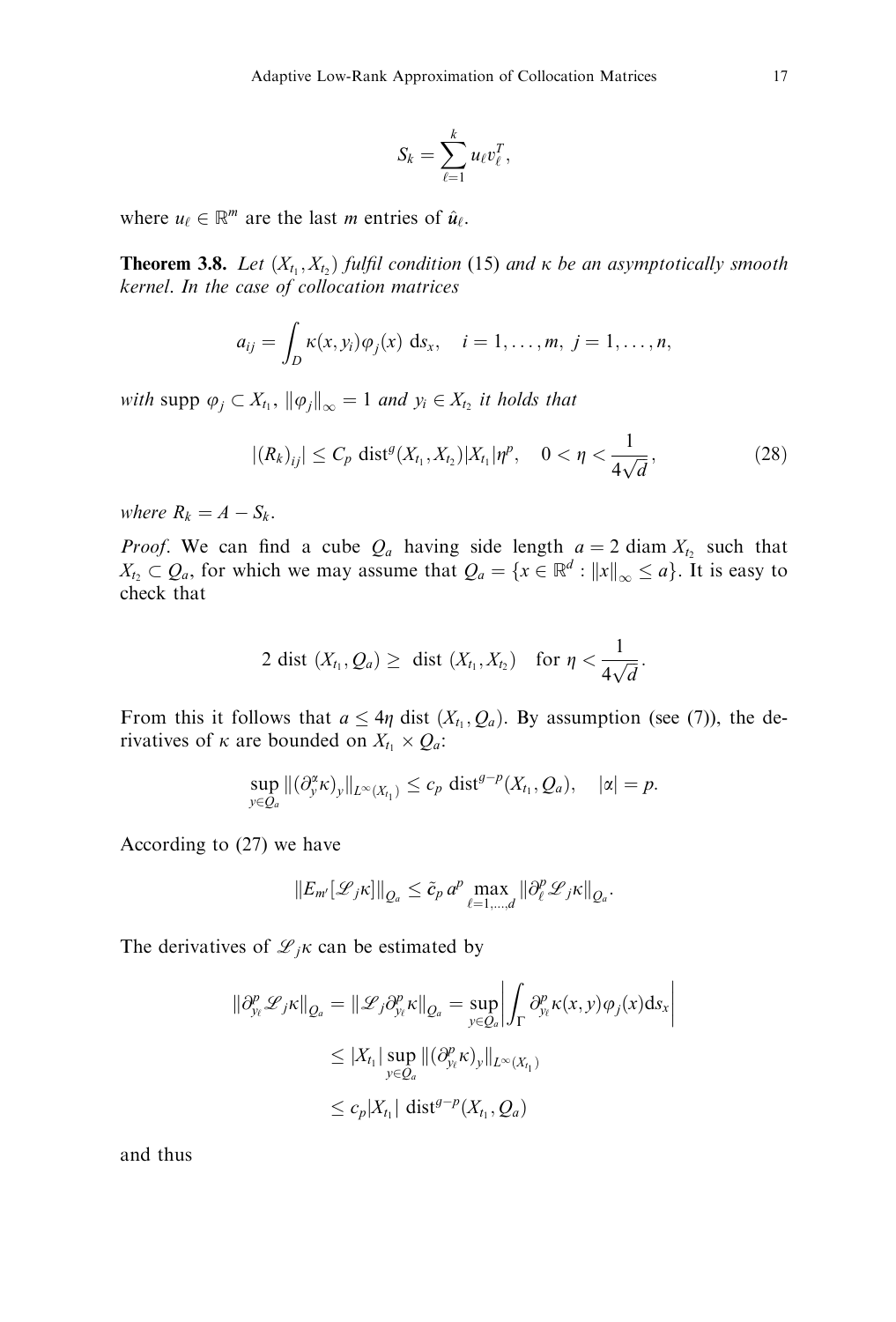$$
||E_{m'}[\mathcal{L}_{j} \kappa]||_{Q_a} \leq \tilde{c}_p c_p |X_{t_1}| \operatorname{dist}^g(X_{t_1}, Q_a) (4\eta)^p. \tag{29}
$$

Using (23) and (25) we are finally led to

$$
|(R_k)_{ij}|\leq C_p|X_{t_1}|\,\operatorname{dist}^g(X_{t_1},X_{t_2})\eta^p,
$$

where  $C_p = \tilde{c}_p c_p 2^{2p-g} (1 + 2^{m'}).$  $\Box$ 

Finally, we will estimate how a prescribed accuracy  $\varepsilon > 0$  for the approximation error  $||A - A||_F < \varepsilon$  affects the cost of the algorithm. For an increasing p the term  $C_p$  in (28) grows faster than  $\eta^p$ . Hence, we have to keep p and therefore the rank k constant and control the error by  $\eta$ . Theorem 3.8 states that for each block  $M \in \mathbb{R}^{m \times n}$  the approximant  $\tilde{M}$  satisfies

$$
||M-\tilde{M}||_F\leq C_p\sqrt{mn} \text{ dist}^g(X_{t_1},X_{t_2})\eta^p
$$

Since  $(X_{t_1}, X_{t_2})$  fulfils (15) and diam  $X_{t_2} \geq h/c_u$  we obtain dist<sup> $\theta(X_{t_1}, X_{t_2}) \leq c \eta^g h^g$ .</sup> Thus  $||A - \tilde{A}||_F \le cC_p N h^q \eta^{p+q}$ . Setting  $\eta^{p+q} = \varepsilon/(cC_p N h^q)$  we get  $||A - \tilde{A}||_F \le \varepsilon$ . Note that from (13) it follows that  $h^{d-1} \sim N^{-1}$ . Hence, the overall complexity  $\mathcal{O}(\eta^{-(d-1)}N \log N)$  calculated at the end of Section 2 reads  $\mathcal{O}(\varepsilon^{-\alpha}N^{1+\alpha} \log N)$  for any  $\alpha > 0$ .

#### 4 Numerical Experiments

Algorithm 3.1 may be stopped if the approximation reaches a certain accuracy. For this purpose the error estimator from [1] can be used. It is based on the idea that  $R_{p^d}$  is approximated by  $\sum_{\ell=p^d}^{(p+1)^d} u_{\ell} v_{\ell}^T$  and that the latter can be evaluated efficiently.

#### 4.1 Implementation Aspects

In this section we discuss two possible implementations of Algorithm 3.1. For computational purposes it is possible to use collocation points  $y_i$  for the interpolation points  $\zeta_i$ , i.e. for practice we do not have to extend the block B to  $\hat{B}$  in Algorithm 3.1. Each of the following algorithms produces vectors  $u_{\ell} \in \mathbb{R}^m$  and  $v_{\ell} \in \mathbb{R}^n$ ,  $\ell = 1, \ldots, k$ , from which the approximant  $S_k$  can be formed:

$$
S_k=\sum_{\ell=1}^k u_\ell v_\ell^T.
$$

We call the following algorithm *fully pivoted ACA*, since in each step the whole error matrix  $R_k$  is inspected for its maximal entry.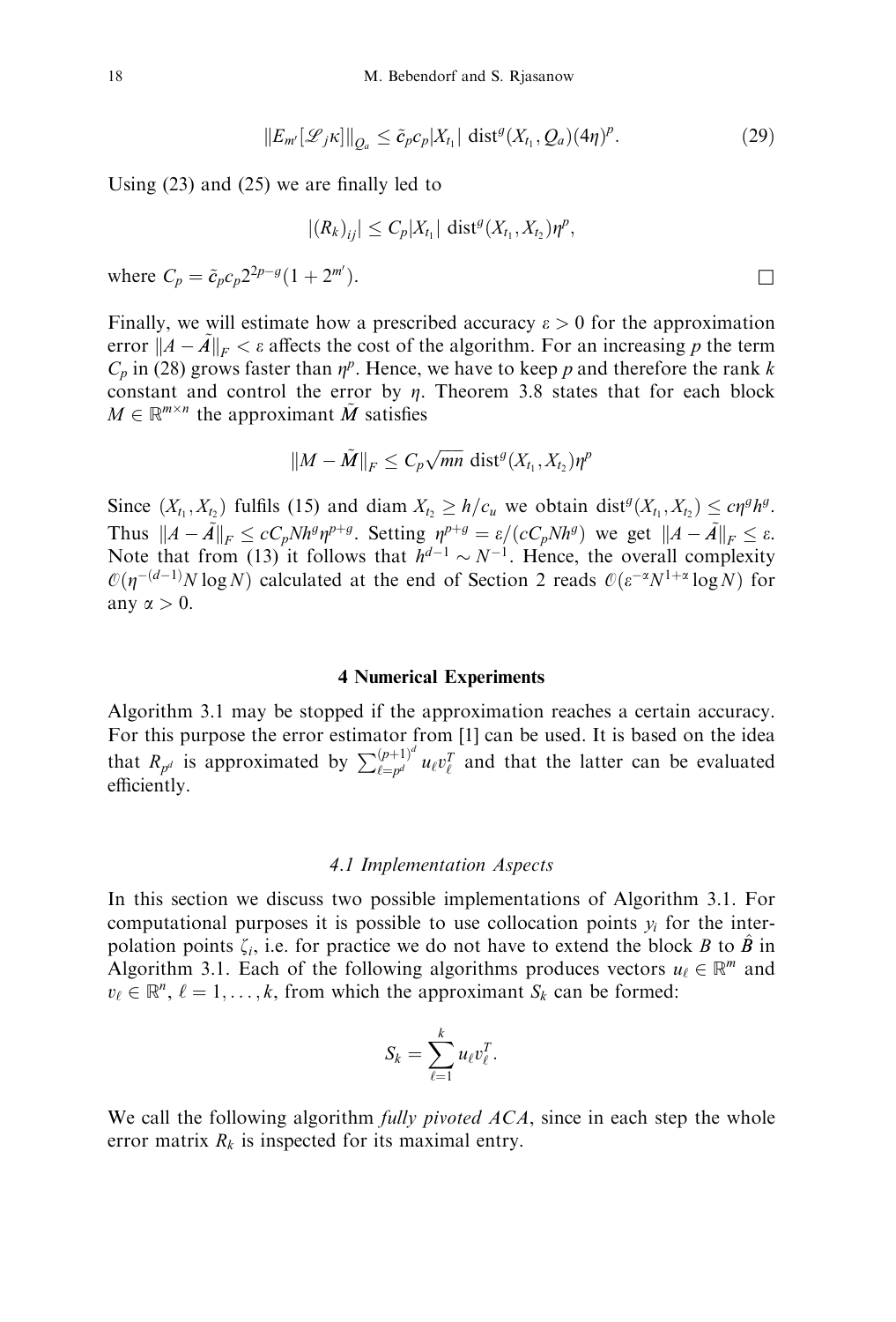## Algorithm 4.1. (fully pivoted  $ACA$ ).

$$
R_0:=B; k:=0
$$

repeat

$$
k := k + 1
$$
  
\n
$$
(i_k, j_k) = \operatorname{argmax}_{i,j} |(R_{k-1})_{i,j}|;
$$
  
\n
$$
u_k = R_{k-1}e_{j_k}; v_k = R_{k-1}^T e_{i_k};
$$
  
\n
$$
\gamma_k = ((R_{k-1})_{i_k,j_k})^{-1};
$$
  
\n
$$
R_k = R_{k-1} - \gamma_k u_k v_k^T
$$

until the stopping criterion  $(30)$  is fulfilled

Algorithm 4.1 may be stopped at step k if for a given  $\varepsilon > 0$  the relative accuracy  $\varepsilon$ is reached:

$$
||R_k||_F \le \varepsilon ||B||_F. \tag{30}
$$

Hence, the number of operations required to generate the approximant is  $\mathcal{O}(k, m, n)$ . Memory requirements for the algorithm are  $\mathcal{O}(nm)$ . Thus the algorithm is rather expensive and cannot be used for large matrices.

If the system matrix  $A$  has not yet been generated but there is a possibility of generating its entries individually then the following partially pivoted ACA method can be used for the approximation.

## Algorithm 4.2 (partially pivoted  $ACA$ ).

$$
i_1 = 1; \quad Z = \emptyset
$$
  
repeat  
for  $j = 1, ..., n$  do  $(\tilde{v}_1)_j := b_{i_1 j}$   
if  $\tilde{v}_1$  vanishes then begin  

$$
Z := Z \cup \{i_1\}; i_1 := i_1 + 1 \quad // in Z the vanishing rows of R_k are collectedenduntil  $\tilde{v}_1$  does not vanish or  $i_1 > m$   
if  $i_1 > m$  then exit  
 $j_1 := \text{argmax}_{j=1,...,n} |b_{i_1 j}|; \gamma_1 = (\tilde{v}_1)_{j_1}^{-1}; v_1 = \gamma_1 \tilde{v}_1$   
for  $i = 1, ..., m$  do  $(u_1)_i = b_{ij_1}$
$$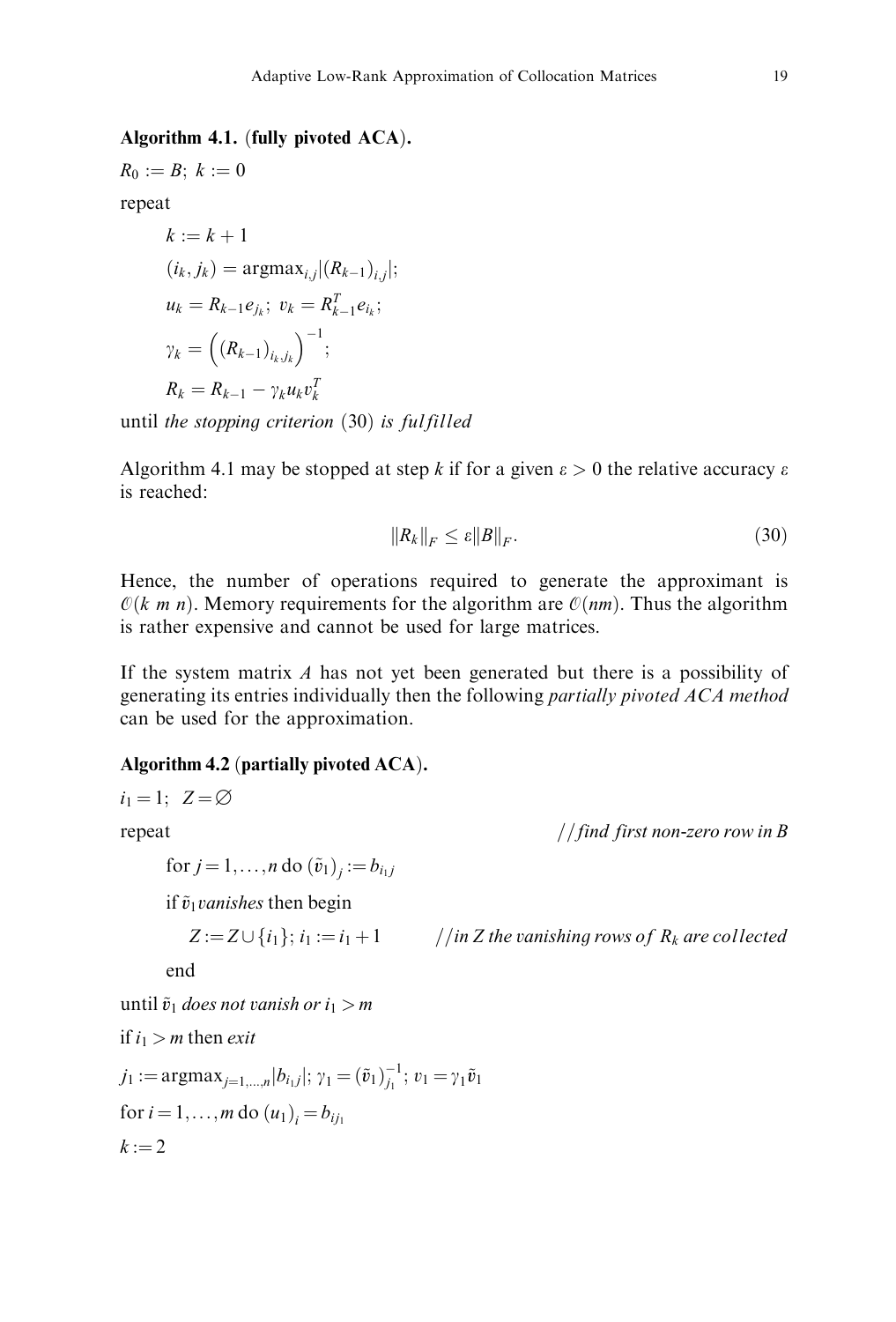repeat

$$
i_k := \operatorname{argmax}_{i \notin \mathbb{Z}} |(u_{k-1})_i|
$$

$$
(\tilde{v}_k)_j := b_{i_k j} - \sum_{\ell=1}^{k-1} (u_\ell)_{i_k} (v_\ell)_j, \ \ j = 1, \dots, n
$$

 $Z := Z \cup \{i_k\}$ 

if  $\tilde{v}_k$  does not vanishes then begin

$$
j_k := \arg \max_{j=1,\dots,n} |(\tilde{v}_k)_j|; \ \gamma_k := (\tilde{v}_k)_{j_k}^{-1}; \ v_k := \gamma_k \tilde{v}_k
$$

$$
(u_k)_i := b_{ijk} - \sum_{\ell=1}^{k-1} (u_\ell)_i (v_\ell)_{j_k}, \ i = 1,\dots,m
$$

 $k := k + 1$ 

end

until the stopping criterion  $(32)$  is fulfilled.

With regard to stopping criteria, the following considerations can be made. Since the block B will not be generated completely, only the norm of the approximant  $S_k$ can be used instead. Its value can be recursively computed in the following way:

$$
||S_k||_F^2 = ||S_{k-1}||_F^2 + 2\sum_{j=1}^{k-1} u_k^T u_j v_j^T v_k + ||u_k||_F^2 ||v_k||_F^2.
$$
 (31)

An appropriate stopping criterion is to terminate the iteration, if for a given  $\varepsilon > 0$ at step  $k$  it holds that

$$
||u_k||_F ||v_k||_F \le \varepsilon ||S_k||_F. \tag{32}
$$

The amount of numerical work required by Algorithm 4.2 is of order  $k^2(m+n)$ .

The last two algorithms can also be applied to collocation matrices for which the kernel  $\kappa$  is degenerate but not asymptotically smooth.

**Lemma 4.3.** *rank*  $R_{k+1} = rank R_k - 1$ .

*Proof.* Without loss of generality we may assume that  $i_k = 1$ . Hence,

$$
R_{k+1} = R_k - \frac{1}{(R_k)_{11}} R_k e_1 e_1^T R_k = \begin{bmatrix} 0 & \dots & 0 \\ \vdots & \tilde{R}_k & 0 \\ 0 & & \end{bmatrix}
$$

with an  $(m - 1) \times (n - 1)$  matrix  $\tilde{R}_k$ , the rank of which equals the rank of  $R_{k+1}$ . On the other hand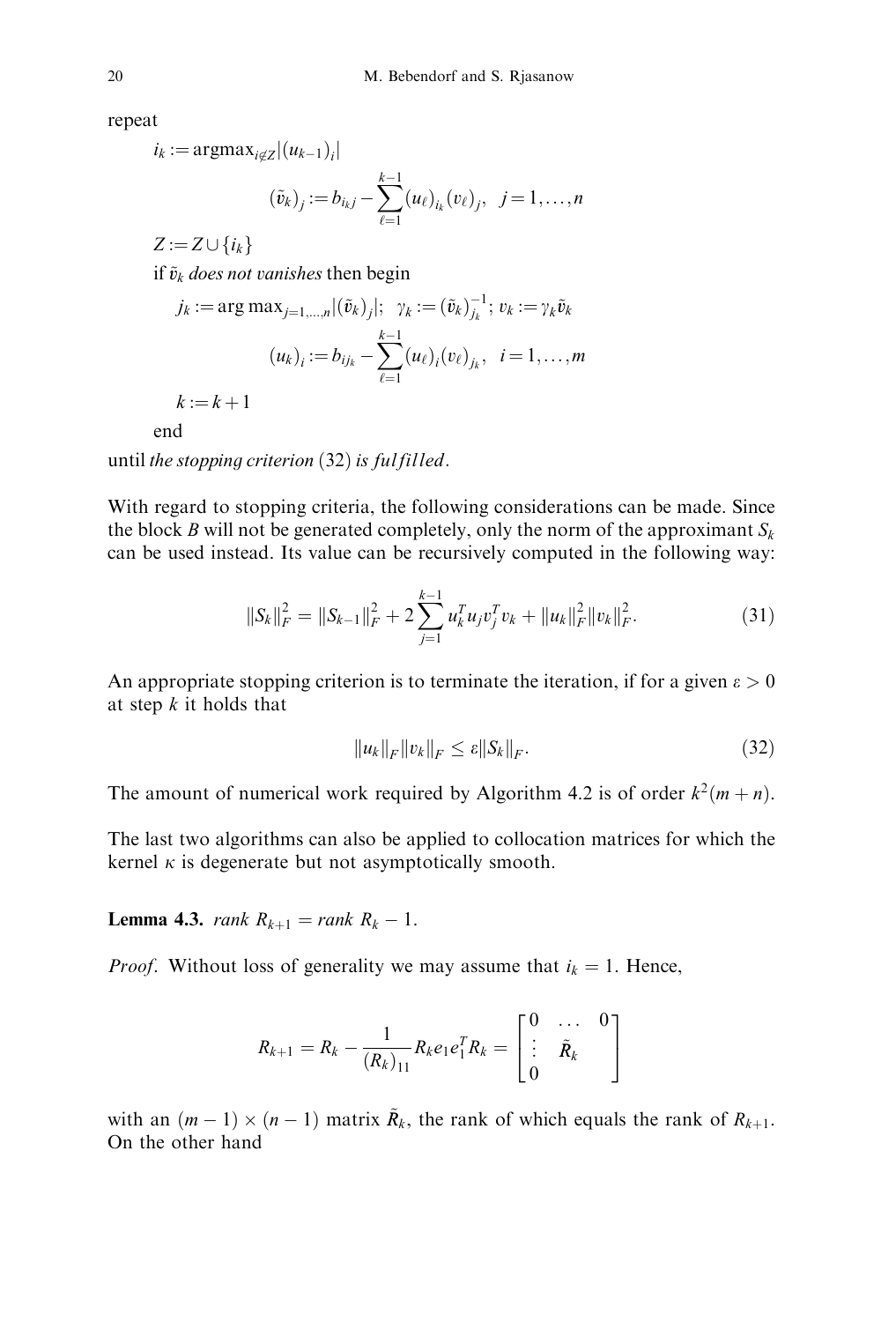$$
R_{k}\begin{bmatrix}1\\-\frac{(R_{k})_{21}}{(R_{k})_{11}} & 1\\ \vdots & \ddots & \vdots\\-\frac{(R_{k})_{m1}}{(R_{k})_{11}} & 1\end{bmatrix} = \begin{bmatrix} (R_{k})_{11} & \cdots & (R_{k})_{1n}\\0\\ \vdots & \tilde{R}_{k}\\0\end{bmatrix}
$$

gives rank  $R_k = \text{rank } \tilde{R}_k + 1$ .

Hence, if rank  $B = r$ , then both algorithms will reproduce B in r steps, i.e.  $S_r = B$ .

### 4.2 Numerical Results

We first apply the algorithm to a family of surfaces converging to the unit sphere. This sequence is generated by recursive refinement of the icosahedron dividing each of the surface triangles in four and projecting the new knots to the unit sphere as shown in Figure 1.

The following numerical tests were performed for the boundary integral formulation

$$
\mathscr{A}v = \left(\frac{1}{2}\mathscr{I} + \mathscr{B}\right)f,
$$

where

$$
(\mathscr{A}\varphi)(x) = \int_{\partial\Omega} s(x,y)\varphi(y) \, ds_y \quad \text{and} \quad (\mathscr{B}\varphi)(x) = \int_{\partial\Omega} \partial_{n_y} s(x,y)\varphi(y) \, ds_y,
$$

of the Dirichlet problem for Laplace's equation



Fig. 1. Icosahedron ( $n = 20$ ) and its refinement ( $n = 5120$ )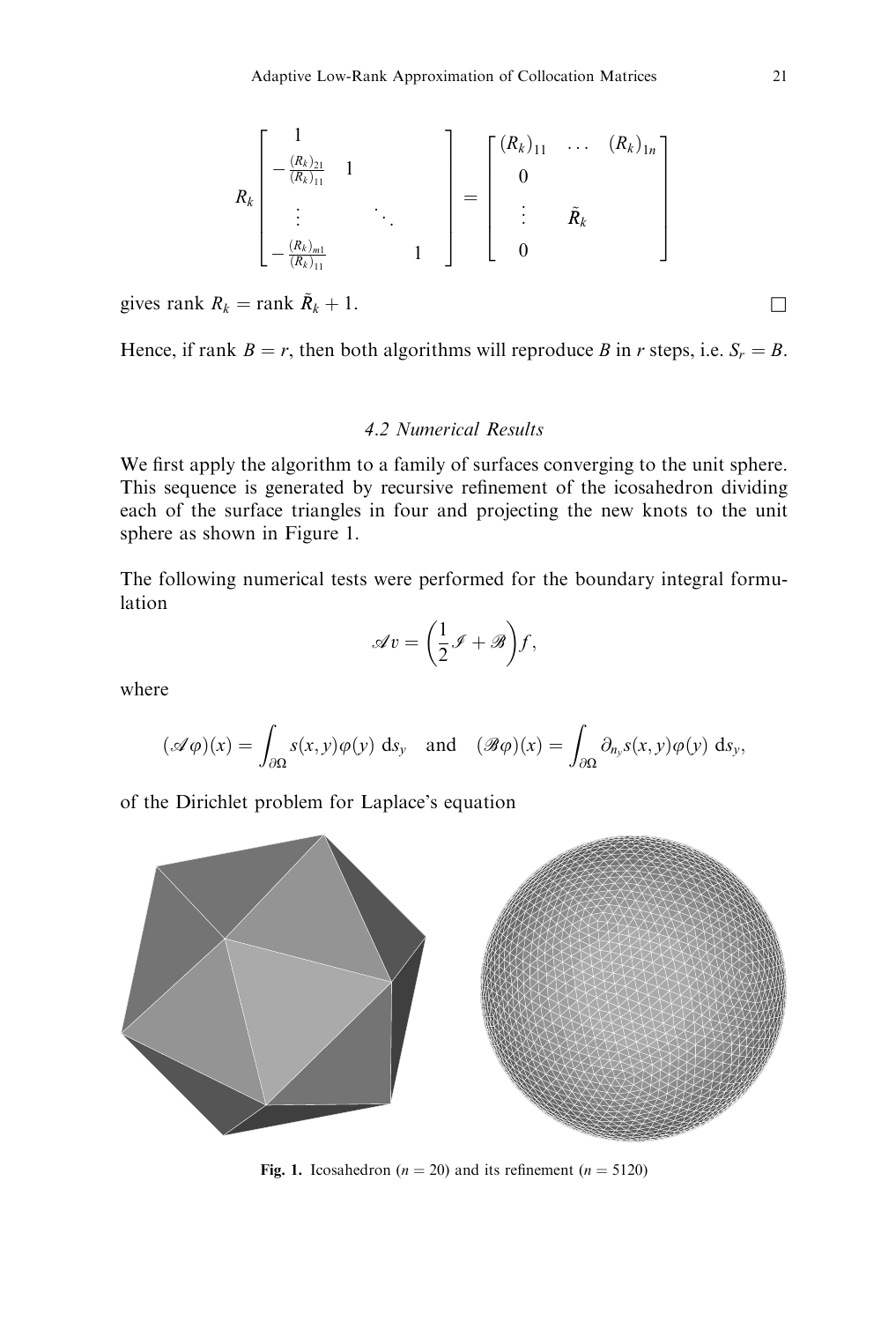$$
\Delta u = 0 \text{ in } \Omega,\tag{33a}
$$

$$
u = f \text{ on } \partial\Omega \tag{33b}
$$

using collocation with piecewise constant ansatz functions. In the above the function *s* is the so-called singularity function  $s(x, y) = \frac{1}{4\pi}|x - y|^{-1}$ .

Table 1 shows the compression factors for different problem sizes, i.e., the ratios of the amount of storage needed when using the approximant and the amount of storage for the original matrix, for the single layer and double potential matrix, the number of iterations when using unpreconditioned GMRES and the accuracy

$$
\left(\sum_{\pi\in\Pi_h}|\pi||\partial_n s(x_0,m_\pi)-v_h(\pi)|^2\right)^{1/2}, \quad m_\pi \text{ centre of }\pi
$$

of the solution  $v_h$ . Since we choose  $f = s(x_0, \cdot)|_{\partial\Omega}$ ,  $x_0 \notin \overline{\Omega}$ , the solution of (33) is known to be  $u = s(x_0, \cdot)$ .

For the approximation of the blocks we use Algorithm 4.2 and in the stopping criterion (32)  $\varepsilon$  is chosen to be 10<sup>-6</sup>, while the relative accuracy of GMRES is 10<sup>-8</sup>.

An example of the partition of the BEM matrix is presented in Figure 2. Note that the numbering of the columns in the matrix corresponds to the permutation obtained during the construction of the cluster tree, whereas the numbering of the rows is individual for each block due to Algorithm 2.1. The grey scale in Figure 2 indicates the quality of the approximation of the block as a percentage. Thus the big light blocks are very well approximated while the compression of the small dark blocks is either not possible or the compression rate is low.

In the remaining tests the aim is to compare different methods for the generation of low-rank approximants for the following mesh which consists of  $n = 19712$ elements. This mesh comes from the TEAM 10 benchmark problem (see [11]) frequently used in the computational electrodynamics community. The speciality of this multiply connected mesh is an extremely thin split in the middle and mesh refinement on the edges.

Table 2 shows the numerical results. For the relative accuracy in each case  $\varepsilon = 10^{-4}$  is used. Generating the whole matrix without approximation would lead to 2964.5 MB of storage.

A further example is the kernel of the radiation heat transfer operator for convex domains

$$
\kappa(x, y) = \frac{1}{4\pi} \frac{(x - y, n_x)(x - y, n_y)}{|x - y|^4},
$$

which is not asymptotically smooth in any variable, but can be approximated by a degenerate kernel. Though this kind of kernel is not covered by our theory, the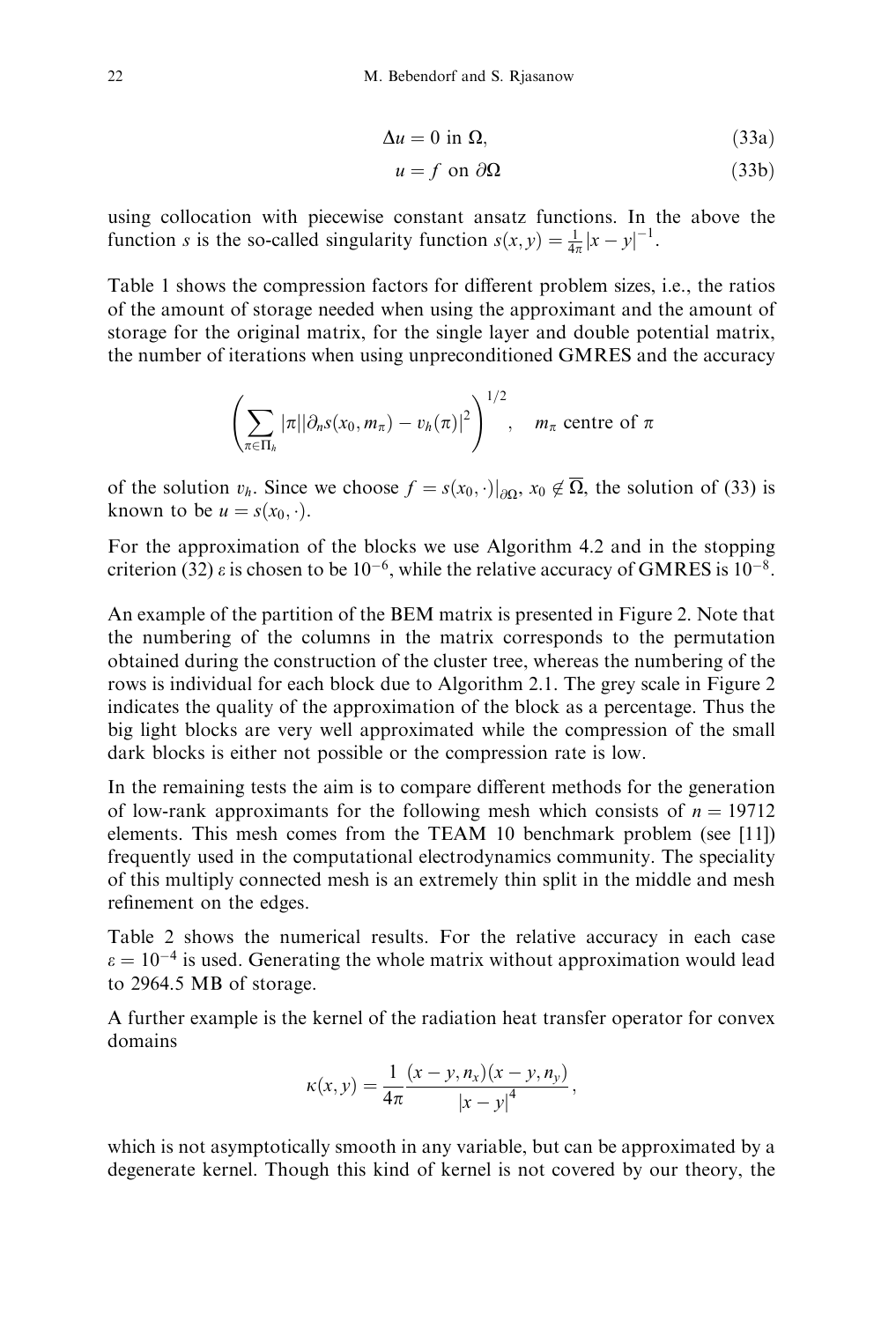

Fig. 2. Block structure of the matrix for  $n = 1280$ 



**Fig. 3.** TEAM 10 problem  $(n = 19712)$ 

| n     | single layer   | double layer   | # It | accuracy   |
|-------|----------------|----------------|------|------------|
| 80    | $100\%$        | $100\%$        | 14   | $0.791e-2$ |
| 320   | $96\%$         | $100\%$        | 19   | $0.297e-2$ |
| 1280  | 57 %           | $64\%$         | 24   | $0.927e-3$ |
| 5120  | $25\%$         | $27\%$         | 28   | $0.268e-3$ |
| 20480 | $9\%$          | $10\%$         | 34   | $0.796e-4$ |
| 81920 | $3\frac{9}{6}$ | $3\frac{9}{6}$ | 39   | $0.263e-4$ |

Table 1. Numerical results for the first example